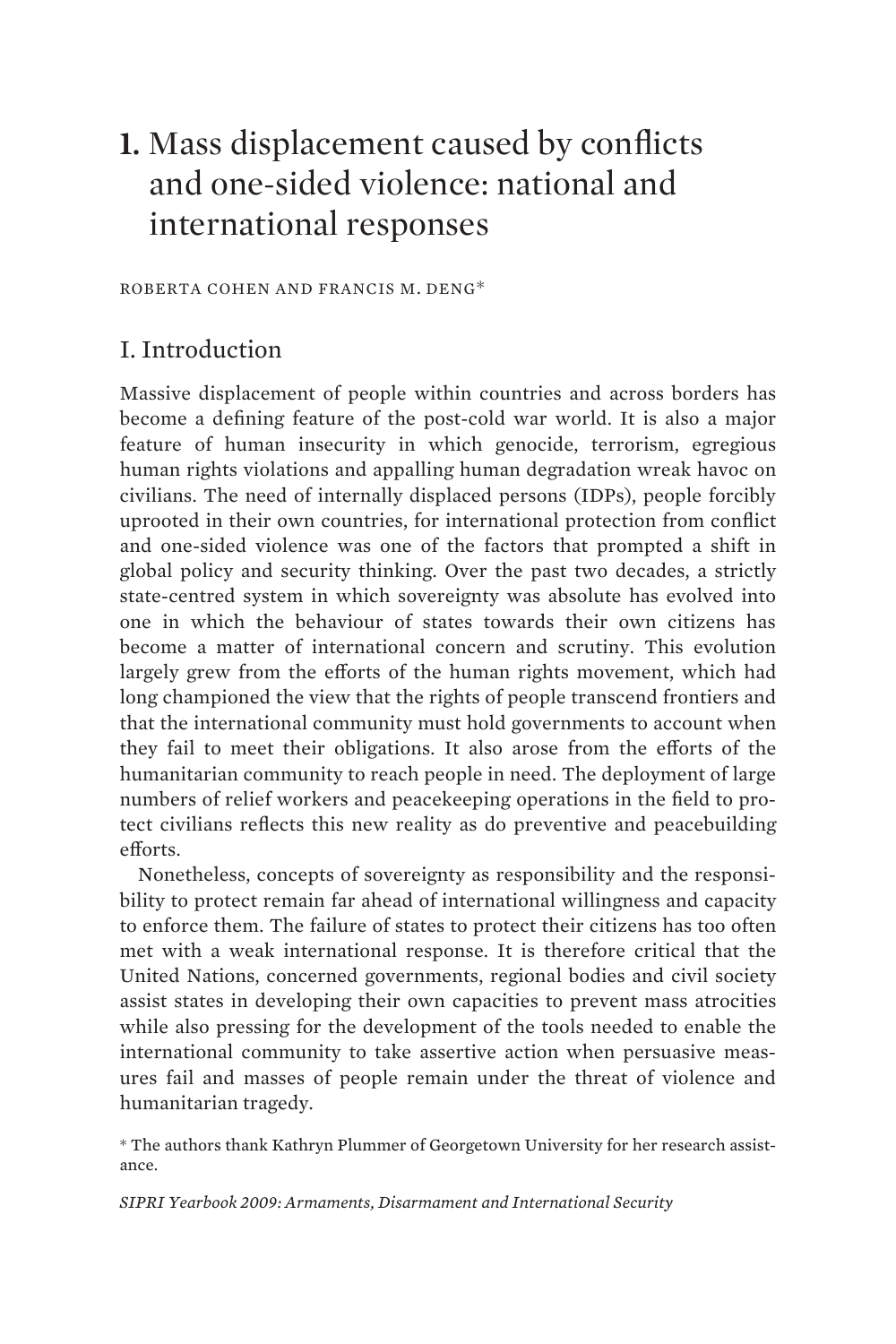This chapter examines the challenges posed by mass displacement caused by violence. Section II looks at the scale and nature of displacement, presents examples of states' failure to protect their citizens and discusses the consequences of displacement. Section III focuses on the political, legal and operational steps needed to provide greater protection for displaced populations and other civilians caught up in massive violence. Section IV presents conclusions and recommendations for the way forward.

# II. The scale and nature of mass displacement

According to the Uppsala Conflict Data Program (UCDP), the total number of violent conflicts has actually declined since the early 1990s.<sup>1</sup> There has also been a decline in the more severe and intense conflicts.<sup>2</sup> Yet 'few of the root-cause drivers of warfare and deadly assaults against civilians, from poverty to group inequality, have improved and some have worsened'.<sup>3</sup> Rampant violence continues to afflict many countries and endless columns of traumatized people fleeing civil wars, communal violence and interstate conflicts remain an ongoing feature of the contemporary world. Many countries have gross political and economic inequalities combined with a diversity of ethnic groups that do not feel a part of the nation. The conflicts that arise are both manipulated by political leaders and reflect genuine group grievances. How effectively these conflicts are dealt with and whether a framework of democracy and human rights exists can determine the extent to which interrelated crises of national identity and internal displacement can be addressed.

At least 26 million people were estimated to be internally displaced at the end of 2008 by conflict and human rights violations, while the total number of refugees who fled across borders from conflict and persecution had risen to 11.4 million by the end of 2007.<sup>4</sup> Although the actual number of civil conflicts may have declined, the number of forcibly displaced people has risen.

## **The dynamics and effects of violence-related mass displacement**

Walter Kälin, the Representative of the UN Secretary-General on the Human Rights of Internally Displaced Persons, has repeatedly reminded

1 For more detail see Harbom, L. and Wallensteen, P., 'Armed conflict, 1989–2006', *Journal of Peace Studies*, vol. 44, no. 5 (Sep. 2007). The UCDP data on all armed conflicts is also available in Human Security Report Project, *Human Security Brief 2007* (Simon Fraser University, School for International Studies: Vancouver, 2007).

2 On the number of major armed conflicts active in 2008 see appendix 2A in this volume.

3 Human Security Report Project (note 1), p. 7.

4 For IDP statistics see Internal Displacement Monitoring Centre (IDMC), *Internal Displacement: Global Overview of Trends and Developments in 2008* (IDMC: Geneva, Apr. 2009), p. 13; for refugee statistics see UN High Commissioner for Refugees (UNHCR), *2007 Global Trends: Refugees, Asylum-Seekers, Returnees, Internally Displaced and Stateless Persons* (UNHCR: Geneva, June 2008), p. 2.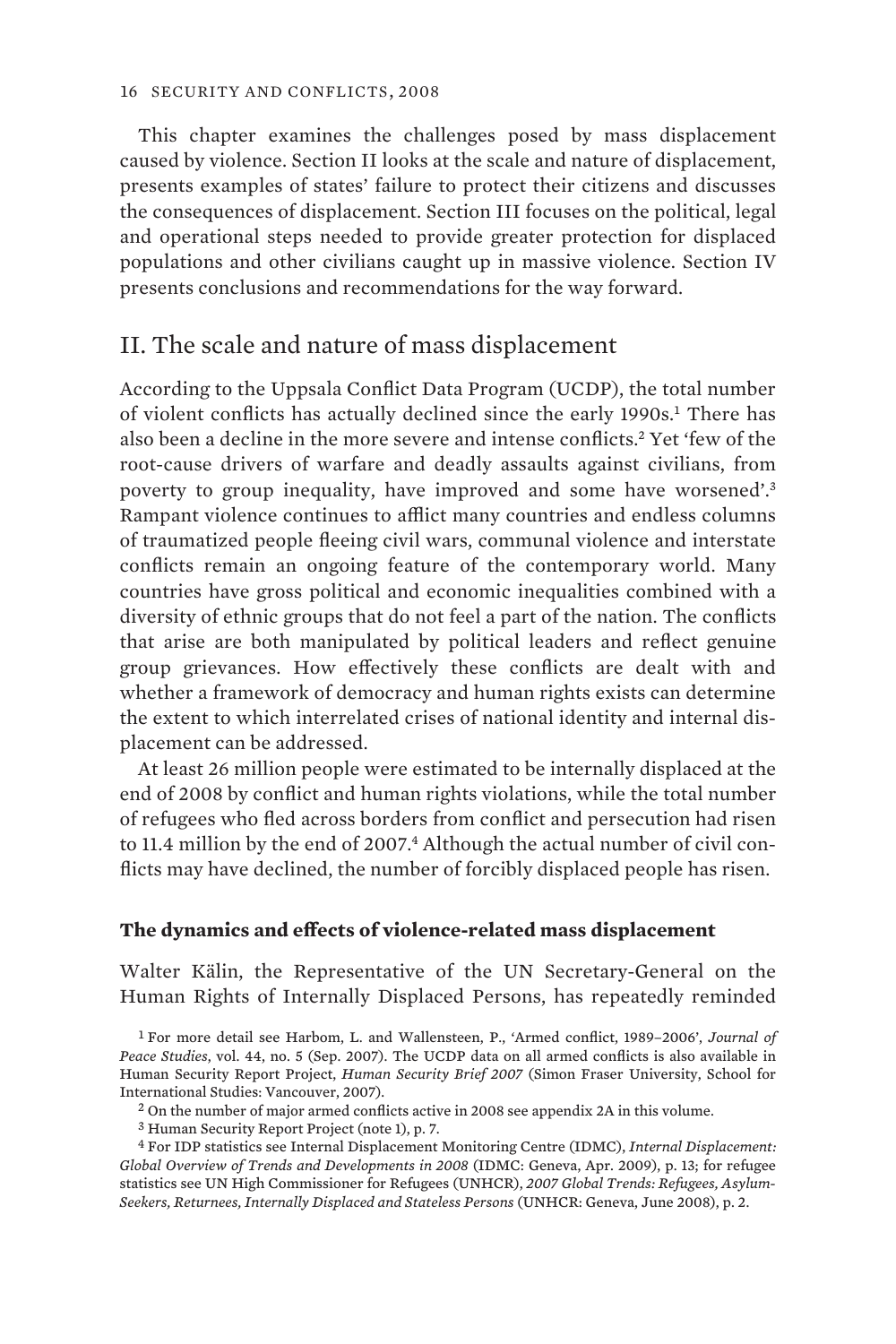the international community that 'Forced displacement is not a passing event in people's lives. It is a devastating transformation.'<sup>5</sup> Families deprived of life's essentials—in particular shelter, food, medicine, education, community and livelihood—face marginalization within their countries, discrimination by other ethnic and religious groups, and abject poverty.<sup>6</sup> Entire communities, even entire regions of a country may be depopulated, resulting in damage to farmland, cultivation patterns, basic infrastructure, and community traditions and organization.<sup>7</sup> In areas to which the displaced flee, damage to the environment can be extensive when forests and grasslands are stripped to satisfy needs for housing and fuel. In urban centres, incoming populations place severe strains on infrastructure and services, while displaced children often have little or no access to education.<sup>8</sup> Economic development programmes, oil exploration and the exploitation of minerals are often set back because of conflict and displacement. Although displacement is often thought of as a phenomenon affecting only those forced to flee, the impact can undermine the political, economic and social foundations of societies.

Persons uprooted from their homes often suffer higher rates of mortality than the general population, sometimes as much as 50 times greater, and are more vulnerable to physical attack, sexual assault, abduction and disease.9 The International Committee of the Red Cross (ICRC) has identified four important protection issues IDPs face that increase their vulnerability: 'risk of tension between host communities and displaced persons; increased risk of sexual violence; increased risk that families will be split apart and that children, in particular, will be separated from their parents or other relatives; and use of displacement as a tool or even a method of warfare by parties to a conflict'.<sup>10</sup>

7 Cohen, R. and Deng, F. M., *Masses in Flight: The Global Crisis of Internal Displacement* (Brookings Institution Press: Washington, DC, 1998), pp. 23–26.

<sup>5</sup> Kälin, W., 'Strengthening the rights of internally displaced persons', Statement to Conference on Ten Years of Guiding Principles on Internal Displacement, Achievements and Future Challenges', Oslo, 16 Oct. 2008, available at <http://www.brookings.edu/idp>.

<sup>6</sup> A study of conflict-induced displacement in Europe and Central Asia found that both refugees and IDPs who were displaced for more than 10 years, even though not in camps, were generally poorer and had higher unemployment rates, fewer material assets and less access to land than those who were not displaced. Holtzman, S. B. and Nezam, T., *Living in Limbo: Conflict-induced Displacement in Europe and Central Aisia* (World Bank: Washington, DC, 2004).

<sup>8</sup> Mooney, E. and French, C., 'Barriers and bridges: access to education for internally displaced children', Brookings–Bern Project on Internal Displacement, Jan. 2005, <http://www.brookings. edu/papers/2005/0111humanrights\_mooney.aspx>.

<sup>9</sup> Cohen and Deng (note 7), pp. 23–29; and World Health Organization (WHO), 'Internally displaced persons, health and WHO', Paper presented at the humanitarian affairs segment of the substantive session of the UN Economic and Social Council, New York, 19–20 July 2000, p. 5.

<sup>10</sup> International Committee of the Red Cross (ICRC), 'ICRC position on internally displaced persons (IDPs)', May 2006, <http://www.icrc.org/Web/Eng/siteeng0.nsf/html/idp-icrc-position-03 0706>, p. 3.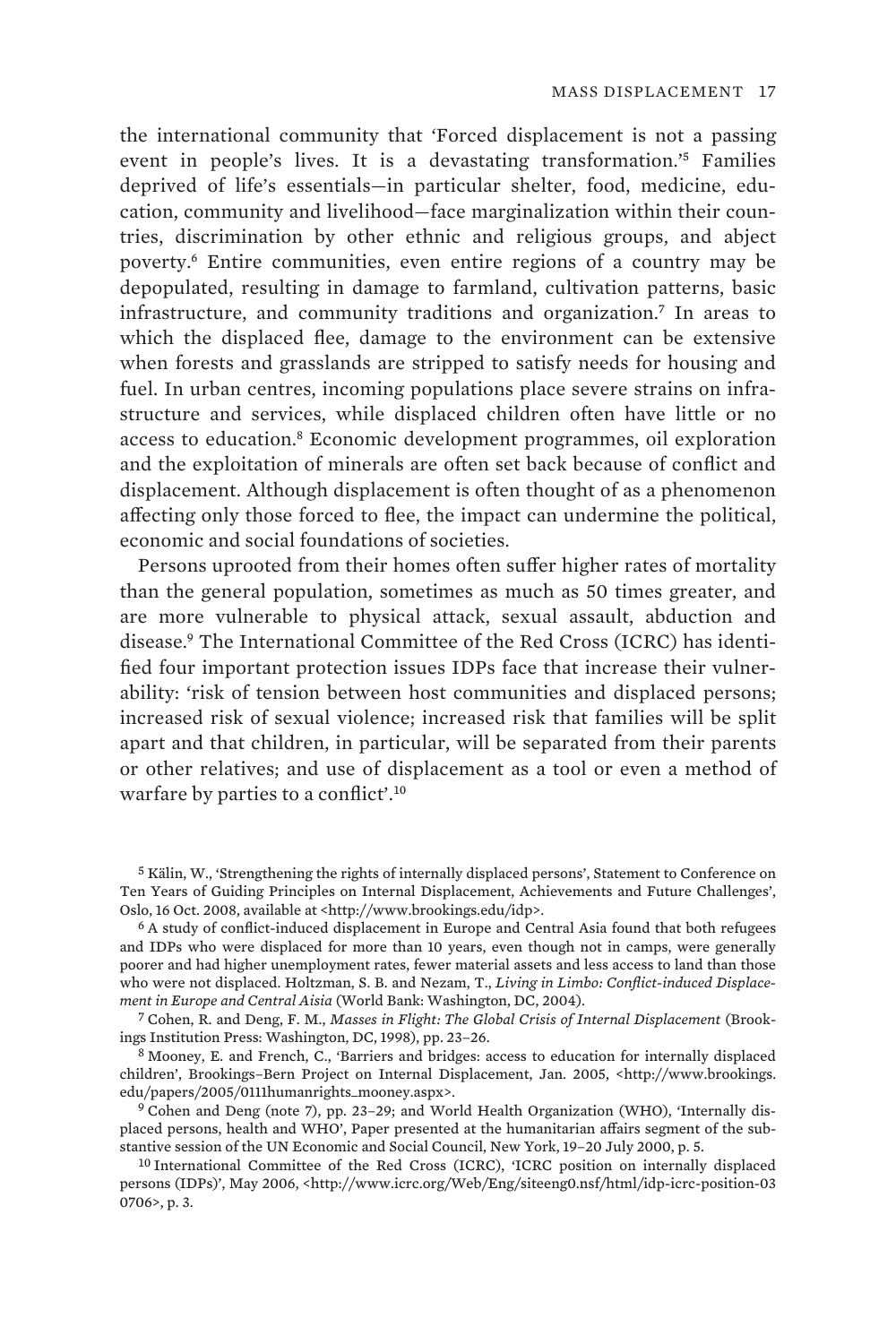When large numbers of refugees and IDPs remain in camps for long periods serious security problems may arise, most notably the militarization of camps.<sup>11</sup> In Pakistan in the 1980s, Afghan refugees were armed by the West to fight against the Soviet occupation of their homeland. In Darfur, Sudan, today, IDP camps are reported to be awash with arms and rebel fighters, making the camps more susceptible to attack.<sup>12</sup> In Jordan and Syria, many have expressed the fear that Iraqi refugees, although not in camps, could over time 'ignite sectarian and ethnic conflict' in their host countries.<sup>13</sup> The Palestinian refugee situation continues to exemplify the violence and terrorism that can arise when refugee situations remain unresolved.

Between half and three-quarters of all major refugee and IDP situations are protracted, that is, they last 5 years or more, whether in camps or in urban centres.<sup>14</sup> In Darfur, Sudan, more than 2 million IDPs have been in camps since 2003–2004 unable to return home because of the violence and destruction in their home areas. In the Balkans, displaced people, especially the elderly, the disabled and members of minorities, can still be found living in collective centres even though the conflict has been over for more than 10 years.15 In the 'frozen' conflicts in the South Caucasus, governments have often been reluctant to help IDPs integrate; instead they have held them hostage to the political goal of returning home to reclaim areas lost by conflict. Thus, in Azerbaijan, Kälin found IDPs still living 'in tent camps, railway wagons and mud brick houses after more than a decade', and in urban areas most IDPs were in 'run-down, overcrowded dormitories or public buildings, including former schools'.<sup>16</sup> The displaced in Georgia, sometimes called the 'Palestinians of the South Caucasus', $17$  have very

11 Stedman, S. J. and Tanner, F. (eds), *Refugee Manipulation: War, Politics, and the Abuse of Human Suffering* (Brookings Institution Press: Washington, DC, 2003).

12 Khan, C., *Conflict, Arms, and Militarization: The Dynamics of Darfur's IDP Camps*, HSBA Working Paper no. 15 (Small Arms Survey: Geneva, 2008), pp. 8, 17.

13 Harper, A., 'Iraq: growing needs amid continuing displacement', *Forced Migration Review*, Dec. 2007, p. 53; and Byman, D. L., 'The next phase of the Iraq War', *Slate*, 29 Nov. 2007.

14 Ferris, E., 'Durable solutions for IDPs in protracted situations: a work in progress', 1 June 2007, Background paper prepared for the Expert Seminar on Protracted IDP Situations, UNHCR and Brookings–Bern Project on Internal Displacement, Geneva, 21-22 June 2007, <http://www3. brookings.edu/fp/projects/idp/conferences/20070622.pdf>, p. 25.

15 UN Economic and Social Council, 'Specific groups and individuals: mass exoduses and displaced persons', Report of the Representative of the Secretary-General on the Human Rights of Internally Displaced Persons, Walter Kälin, Mission to Bosnia and Herzegovina, E/CN.4/2006/71/ Add.4, 29 Dec. 2005, p. 12; and UN Economic and Social Council, 'Specific groups and individuals: mass exoduses and displaced persons', Report of the Representative of the Secretary-General on the Human Rights of Internally Displaced Persons, Walter Kälin, Mission to Serbia and Montenegro, E/CN.4/2006/71/Add.5, 9 Jan. 2006, p. 2.

16 UN General Assembly, 'Promotion and protection of all human rights, civil, political, economic, social and cultural rights, including the right to development', Report of the Representative of the Secretary-General on the Human Rights of Internally Displaced Persons, Walter Kälin, Mission to Azerbaijan, A/HRC/8/6/Add.2, 15 Apr. 2008, p. 13.

17 UNHCR official, Interview, Tbilisi, 8 May 2000.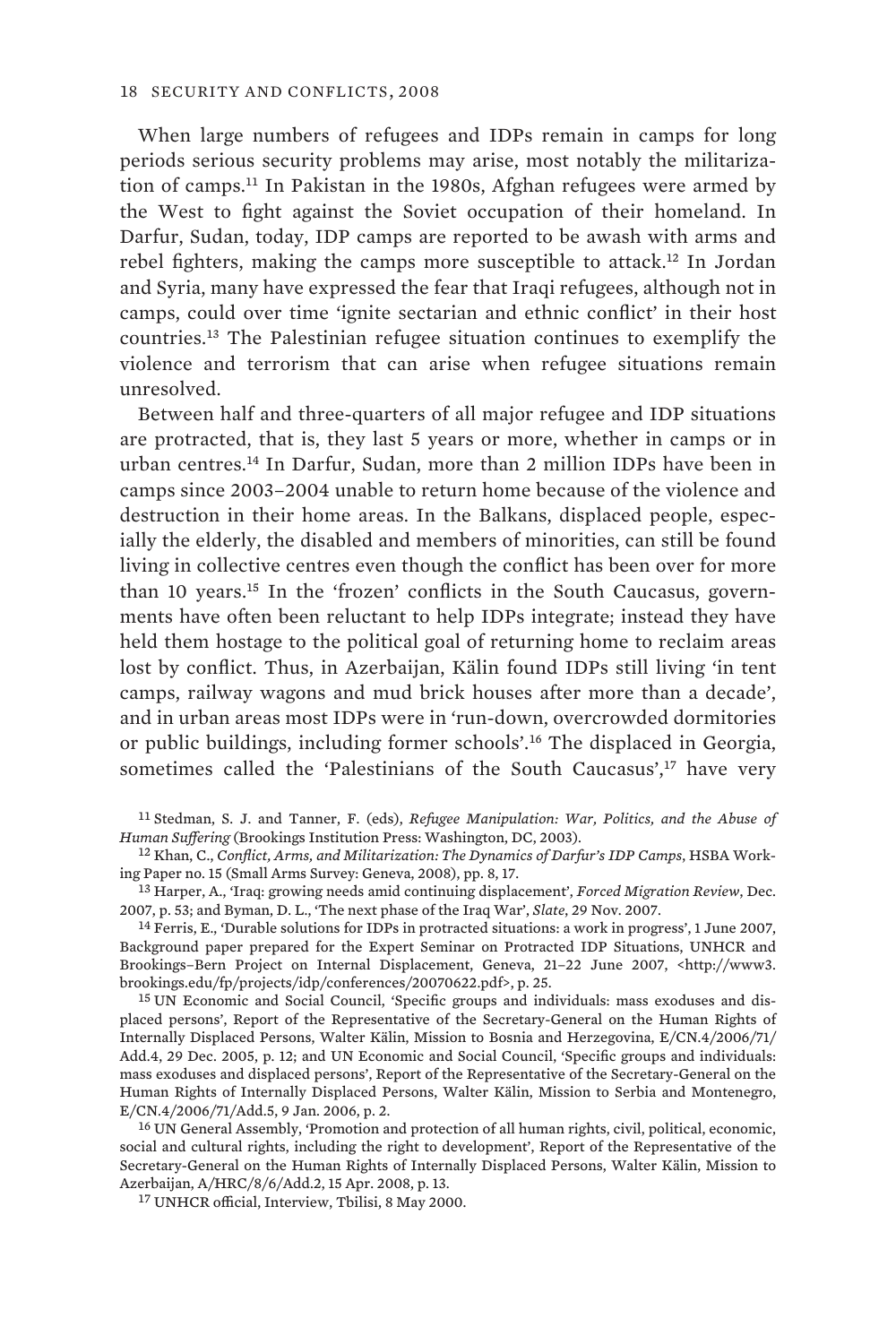slowly come around to supporting steps to help them integrate while maintaining their overall right to return, a new approach advocated by Kälin's predecessor, Francis Deng.

So-called 'warehousing'—a situation when refugees and IDPs languish in camps or segregated settlements for more than five years and are dependent on the international community for survival and while their rights to employment, education and movement are restricted or denied—has become an 'all-too-durable solution' for the displaced.18 Although in protracted situations many of the displaced may no longer face immediate threats to their security, their economic and social needs are often unmet and they are left without employment, land, property restitution or permanent shelter. Unless they are helped to integrate, such situations could sow the seeds for further conflict.

Because ceasefires and peace agreements are often accompanied by the expectation that displacement will end shortly, national and international humanitarian aid often tapers off when conflicts subside, even though areas of return may not be stable or cannot sustain returning IDPs or refugees. A broader look at when displacement ends has therefore become necessary, together with a greater focus on sustainable solutions to support the return or resettlement of IDPs and refugees, their rehabilitation and reconciliation with local communities, and the incorporation of their needs into long-term development and poverty reduction plans.<sup>19</sup>

Although the displacement crisis is global in nature, some regions of the world are more affected than others. The worst hit continent is Africa, which has nearly half of the world's IDPs (*c*. 12 million). Most are located in Sudan, the Democratic Republic of the Congo (DRC) and Somalia.<sup>20</sup> In addition, Africa has about 3 million refugees. $21$  Despite its immense riches in natural resources, it is the poorest continent with the most meagre resources to deal with displacement. Yet artificial borders from the colonial period, combined with intense competition for power and scarce economic resources, make the continent a likely source of continued conflict and displacement.

18 Smith, M., 'Warehousing refugees: a denial of rights, a waste of humanity', *World Refugee Survey 2004* (US Committee for Refugees and Immigrants: Washington, DC, 2004), p. 38.

21 US Committee for Refugees and Immigrants (USCRI), *World Refugee Survey 2007* (USCRI: Washington, DC, 2008), pp. 30–31.

<sup>19</sup> See Brookings Institution–University of Bern Project on Internal Displacement and Georgetown University, *When Displacement Ends: A Framework for Durable Solutions* (Brookings Institution–University of Bern Project on Internal Displacement: Washington, DC, June 2007); and Ferris (note 14).

<sup>20</sup> Internal Displacement Monitoring Centre (note 4), pp. 13–14. See also Deng, F., 'Africa's internally displaced persons', eds J. Akokpari et al., *The African Union and its Institutions* (Jacana Media: Cape Town, 2008).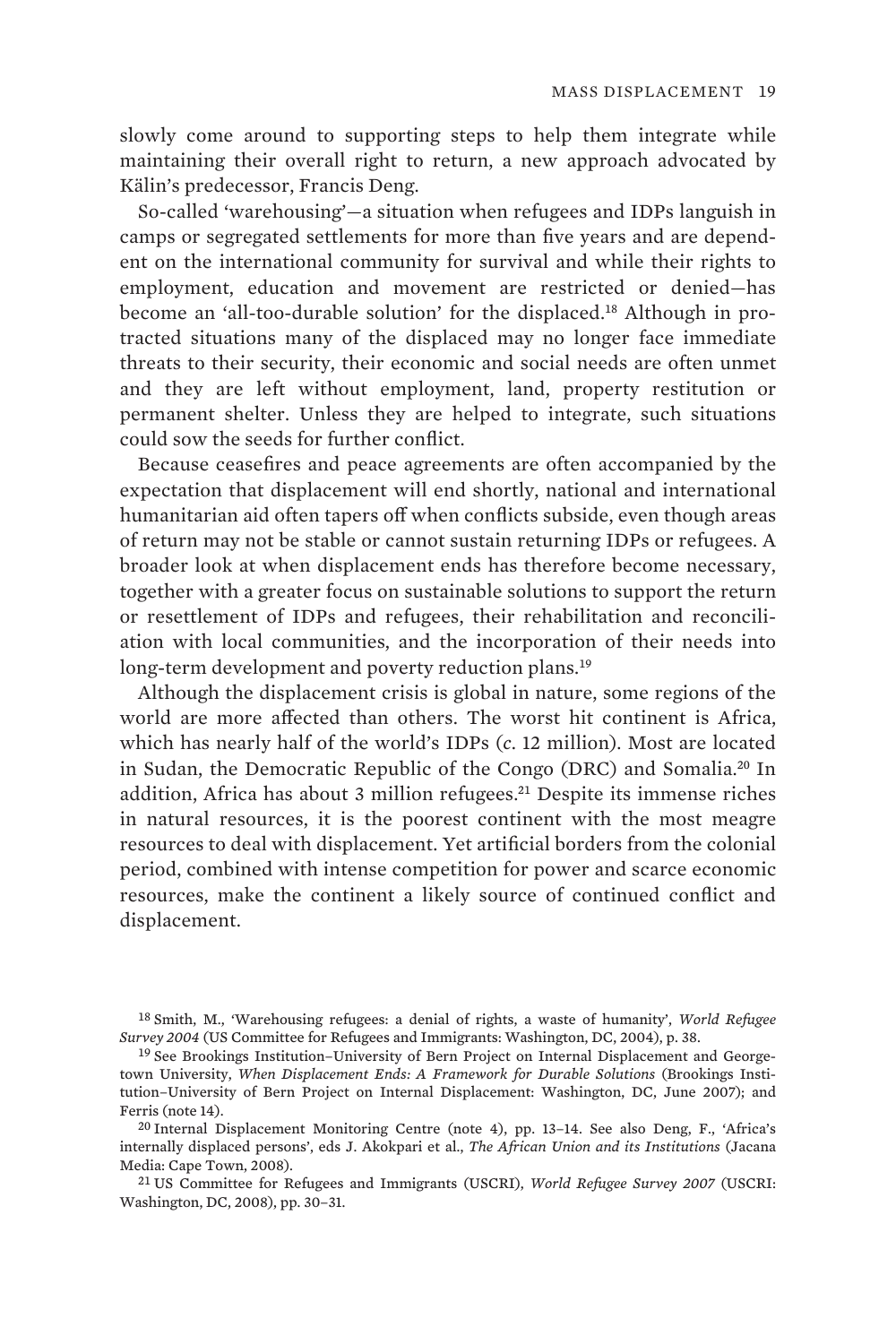### **The role of one-sided violence in mass displacement**

While many of the world's more than 37 million IDPs and refugees have been caught up in the crossfire of battle or have fled because of expected fighting in their home areas, a substantial number have been deliberately targeted on political, ethnic, racial or religious grounds by the armed forces of their governments or by non-state armed groups. Such direct and intentional attacks on unarmed civilians have been described as 'one-sided violence', a UCDP term that moves away from the highly emotive words 'terrorism' and 'genocide'.<sup>22</sup> When one-sided violence occurs the victims are not directly involved in the fighting, although the civilian populations in some conflicts become implicated by association with one of the warring parties. Often those fleeing from one-sided violence are difficult to distinguish from other war-affected populations. Civilians caught up in the crossfire of battle and those who are deliberately targeted may flee simultaneously to safer locations. However, people who are the objects of deliberate violence and displacement have a markedly different experience from those trapped in generalized violence and for that reason may be less inclined to return to their homes.

In 21 of 28 countries with new internal displacement in 2007, governments were found to be responsible, directly or indirectly, for forcibly uprooting their people.<sup>23</sup> Most affected are countries torn asunder by racial, ethnic, linguistic or religious divisions where the state is monopolized by or identified with one ethnic group or groups to the exclusion or marginalization of others. Denied the protection and assistance that a state owes its citizens, these excluded or marginalized groups often come into conflict with those in dominant positions. Mass displacement results, with the displaced often viewed as the 'enemy' either through their association with an insurgent group, an opposing political or ideological affiliation, or more generally with an ethnic, cultural, religious or social group considered inferior or threatening.<sup>24</sup> When governments become directly involved in uprooting minority populations they often see those they are uprooting not as their citizens but as 'the other'. This process of dehumanization enables authorities to more easily explain away the high number of those killed or uprooted.

<sup>&</sup>lt;sup>22</sup> UCDP defines 1-sided violence against civilians as 'The use of armed force by the government of a state or by a formally organized group against civilians which results in at least 25 deaths in a year'. UCDP, 'UCDP definitions', <http://www.ucdp.uu.se/>. For more detail see chapter 2 and appendix 2A in this volume.

<sup>23</sup> Internal Displacement Monitoring Centre (IDMC), *Internal Displacement: Global Overview of Trends and Developments in 2007* (IDMC: Geneva, Apr. 2008), p. 15.

 $24$  See Deng, F. M., 'Internal displacement: a challenge of peace, security, and nation building', ed. K. Cahill, *Emergency Relief Operations* (Fordham University Press and Center for International Health and Cooperation: New York, 2003), p. 119.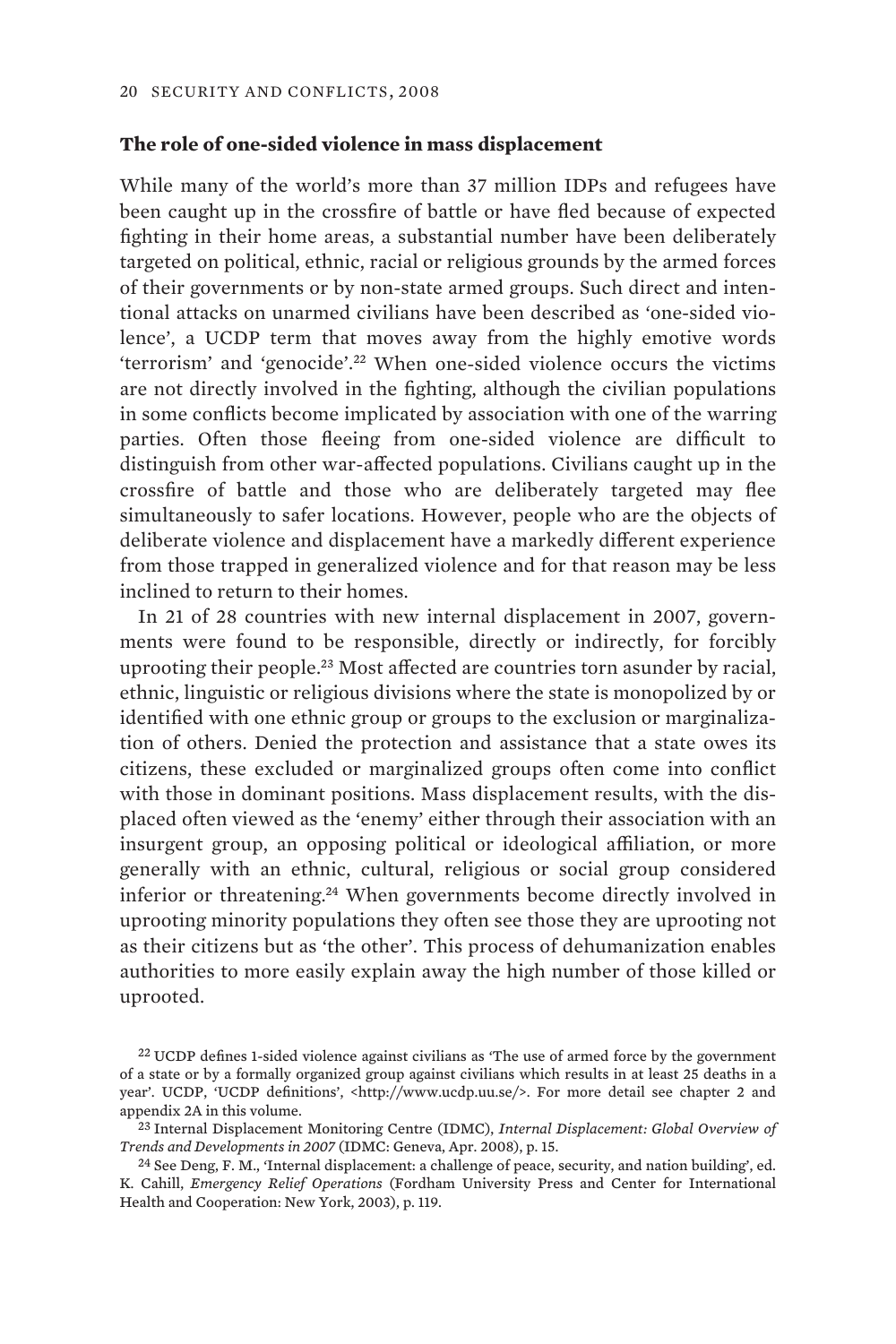In internal conflicts where insurgents or warlords are dominant, in particular in failed states, the belligerents often violate the laws of war, both targeting civilians and using them as weapons of war to achieve political and military goals. While some rebel groups may succeed in having their legitimate grievances addressed and go on to assume responsible governmental roles when conflicts end, many more descend into criminal activity, fighting among themselves, seizing the land and possessions of the marginalized, including refugees and IDPs, and engaging in one-sided violence against civilians and thus causing new displacement.<sup>25</sup> Some of the worst atrocities against displaced persons have been perpetrated by non-state actors.

Iraq and the Darfur region of Sudan are two cases that illustrate the significant role that one-sided violence can play in mass displacement. In Iraq, following the bombing of the al-Askari Shia shrine in Samarra in 2006, radical Shia and Sunni militias, frequently tied to political parties, police or army units, began to systematically and purposefully persecute, kill and expel Sunnis and Shias, respectively, from their home areas in order to gain control over those areas.<sup>26</sup> More than 1.5 million people became uprooted within the country in 2006 and 2007 as a result of the sectarian violence while 2 million fled abroad.<sup>27</sup> The brutality used in uprooting people on ethnic and religious grounds was intended to ensure that they would not return to their home areas, and to date it has largely succeeded. According to the International Organization for Migration, at least 40 per cent of those who fled the sectarian violence within the country do not expect to return to their original homes.<sup>28</sup> Of those who fled abroad, who are largely Sunni and Christian, only small numbers have indicated a desire to return to Iraq.<sup>29</sup> Of those who have been returning, many

25 See e.g. Fagen, P. W. et al., *Internal Displacement in Colombia: National and International Responses*, Danish Institute for International Studies (DIIS), Kongevej Working Paper 03.6, (DIIS: Copenhagen, June 2003), p. 4; and Schomerus, M., *The Lord's Resistance Army in Sudan: A History and Overview*, Sudan Working Paper no. 8 (Small Arms Survey, Graduate Institute of International Studies: Geneva, 2007), p. 12.

27 For estimates of 2.7 million IDPs (1.5 million since Feb. 2006) see International Organization for Migration (IOM), 'IOM emergency needs assessments', bi-weekly report, 15 Mar. 2008, <http:// www.iom.int/jahia/jsp/>; for estimates of more than 2 million refugees see UNHCR, 'The Iraq situation', <http://www.unhcr.org/cgi-bin/texis/vtx/iraq>.

28 International Organization for Migration, 'Iraq displacement: 2007 year in review', <http:// www.iom-iraq.net/library.html>, pp. 4, 7. See also International Medical Corps, as cited in Ferris, E. and Hall, M., 'Update on humanitarian issues and politics in Iraq', Brookings–Bern Project on Internal Displacement, 6 July 2007, <http://www.brookings.edu/papers/2007/0706humanrights\_ ferris.aspx>, p. 2; and al-Khalidi and Tanner (note 26), pp. 14, 35.

<sup>29</sup> A UNHCR survey that found that only 4% of the Syrian refugees surveyed plan to return to Iraq. UN Integrated Regional Information Network (IRIN), 'Iraq: UNHCR concerned about funding for refugees, IDPs', 30 Apr. 2008, <http://www.irinnews.org/report.aspx?ReportID=77990>. As of

<sup>26</sup> al-Khalidi, A. and Tanner, V., *Sectarian Violence: Radical Groups Drive Internal Displacement in Iraq*, Brookings–Bern Project on Internal Displacement Occasional Paper (Brookings Institution– University of Bern Project on Internal Displacement: Washington, DC, Oct. 2006), pp. 7–8, 12–14, 27–29, 34–35.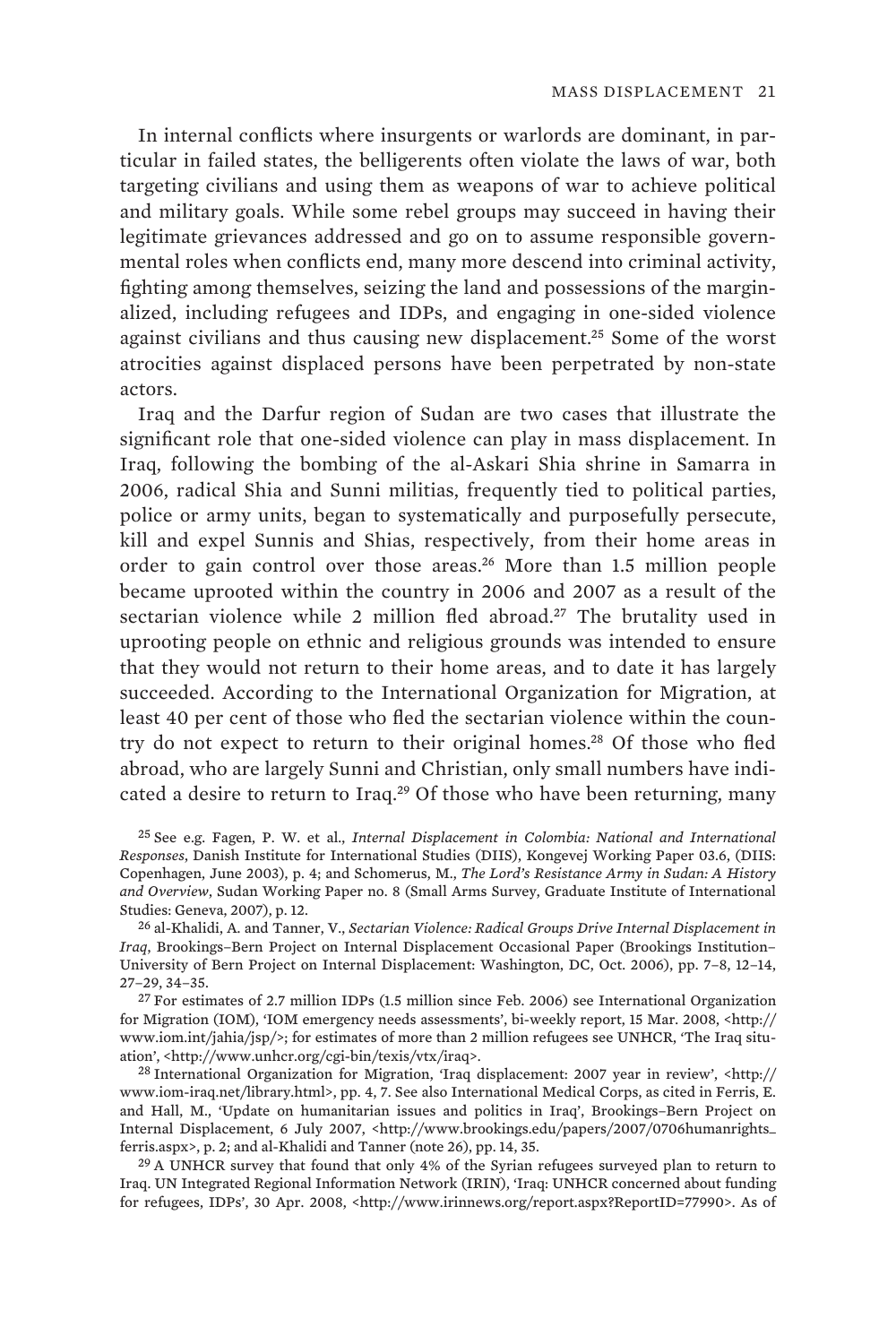are reported to prefer to stay in areas where they are in the majority rather than return to their original homes.<sup>30</sup>

The pattern in Iraq might be similar to what happened in Bosnia and Herzegovina after the ethnic cleansing. Substantial numbers eventually returned but the total remains no more than half of Bosnia and Herzegovina's 2.2 million refugees and IDPs. Moreover, most did not go back to their homes of origin but to areas where their ethnic group was in the majority. After settling property claims in their home areas, many sold or exchanged their property and relocated elsewhere. At least 1 million people did not return.<sup>31</sup> Despite efforts made to recreate multiethnic communities in Bosnia and Herzegovina, in 'only two municipalities . . . Tuzla and Sarajevo Center do minorities make up more than ten percent of the population'.<sup>32</sup>

In Sudan, where the government response to ethnic grievances and insurgency has been overwhelmingly military, ethnic minority groups composed of non-Arab Africans have suffered extreme dispossession and abandonment. Scorched-earth campaigns deliberately uprooted massive numbers of the Dinka and Nuer tribes in the south (during the 22-year civil war), the Nuba on the north–south border, and more recently the Fur, Zaghawa and Massalit tribes in the west. Indeed, Sudan has more internally displaced persons than any other country in the world: 4.9 million in 2008.33 Darfur was just the latest fratricidal chapter in the central government's war with marginalized groups it considers inferior. Thus, when rebels overran government outposts in 2003, military forces allied with Arab Janjaweed militias massacred tens of thousands of unarmed civilians

31 Less than half of the 2.2 million refugees and IDPs had returned to their pre-war homes and municipalities by May 2006. UNHCR in Bosnia and Herzegovina, 'The state of Annex VII–May 2006', <http://www.unhcr.ba/press/state of annex7.htm>. A significant number of those who return to their home areas later relocate. Mooney, E., 'Securing durable solutions for displaced persons in Georgia: the experience in Bosnia and Herzegovina', Paper presented at the Conference on Conflict and Migration: The Georgian–Abkhazian Case in a European Context, Istanbul, 18–19 June 2008. For factors inhibiting returns—such as security problems, discrimination in securing jobs and services, and limited resources for returnees—see International Crisis Group (ICG), *The Continuing Challenge of Refugee Returns in Bosnia and Herzegovina*, Balkans Report no. 137 (ICG: Brussels, 13 Dec. 2002), pp. 14–22; and Internal Displacement Monitoring Centre (IDMC), *Bosnia and Herzegovina: Broader and Improved Support for Durable Solutions Required* (IDMC: Geneva, 28 Aug. 2008), pp. 6–8.

32 See Sert, D., *Property Rights in IDP Return and Resettlement: A Quantitative and Comparative Case Study*, unpublished PhD dissertation, City University of New York, 2008, pp. 116–17, 141; and Internal Displacement Monitoring Centre (IDMC), *Bosnia and Herzegovina: Sectarian Divide Continues to Hamper Residual Return and Reintegration of the Displaced* (IDMC: Geneva, 25 Oct. 2006).

33 Internal Displacement Monitoring Centre (note 4), p. 13.

Apr. 2008, *c*. 6000 IDP families had returned—2% of those uprooted since 2006, mostly to areas where their communities were in the majority. UNHCR, 'Internal displacement update for Iraq', 1 Apr. 2008, <http://www.unhcr.org/cgi-bin/texis/vtx/iraq?page=briefing&id=47f20efd6>.

<sup>30</sup> See Ferris, E., *The Looming Crisis: Displacement and Security in Iraq*, Policy Paper no. 5 (Brookings Institution: Washington, DC, Aug. 2008), pp. 24–25.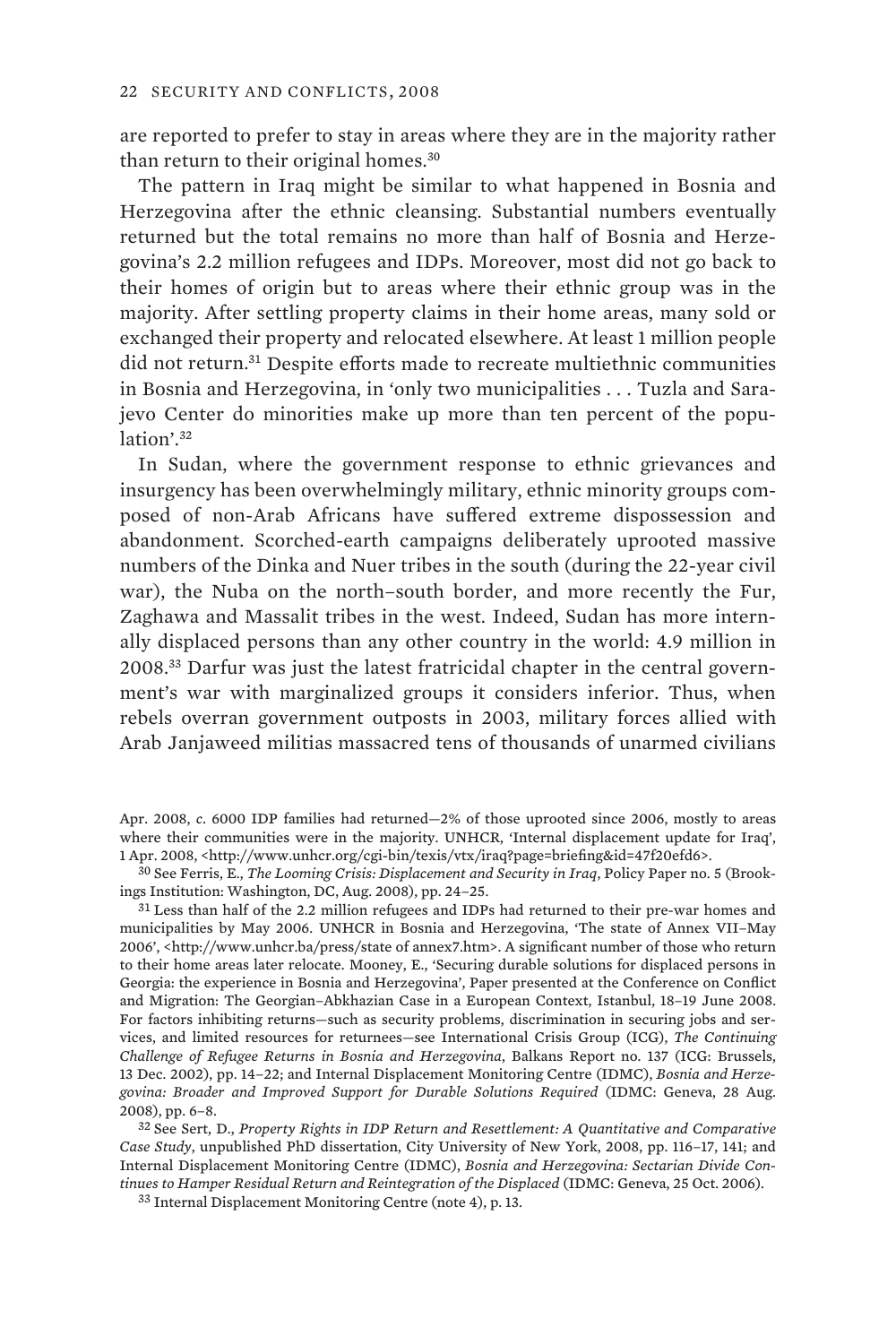from Darfur's tribes (estimates range up to 100 000), raped unknown thousands of women and girls, torched an estimated 2000 villages (75 per cent of all villages), and uprooted more than 2 million people (200 000 more fled to Chad). Anywhere from 300 000 to 450 000 people, especially in IDP camps, are estimated to have died from killings and conflict-related hunger or disease.<sup>34</sup>

In the DRC over the past decade civilians have been subject to one-sided violence from rebel armies, local militias, foreign armies plundering the country's resources and, most notably, from their own government's undisciplined troops. Since 1998 it is estimated that 5.4 million Congolese civilians have died as a result of conflict and related diseases. Today 1.4 million are uprooted from their homes, mostly in the Kivu provinces where renewed fighting between government and rebel forces uprooted about 250 000 people in the latter part of 2008, in some cases from IDP camps.<sup>35</sup> Especially targeted were women and girls, hundreds of thousands of whom were systematically raped and mutilated, their families and communities destroyed as a result.<sup>36</sup> Among the ethnic groups in the country at risk are the Tutsis, attacks against whom have been engineered by a rebel army comprised of Rwandan Hutus directly implicated in the 1994 genocide. Another rebel army set up to 'protect' them has used ethnicity as a pretext for taking over large swathes of land and trying to topple the government. What becomes clear is that a portion of the unchecked violence in the DRC was a direct outgrowth of the genocide in Rwanda and the failure of the international community to halt it. What also becomes clear is that the government needs international support to bring non-state actors under control. The Lord's Resistance Army, for example, whose violence has spilled over from Uganda, is led by persons indicted by the International Criminal Court; yet its leaders continue to elude justice.<sup>37</sup>

## III. Responding to violence-related mass displacement

It was not until the early 1990s that attention was first paid to protecting the physical security of internally displaced persons.<sup>38</sup> The end of the cold

36 See Gettleman, J., 'Rape victims words jolt Congo into change', *New York Times*, 18 Oct. 2008.

<sup>34</sup> See Amnesty International, 'Sudan: 35 IDPs being held incommunicado', ReliefWeb, 23 Aug. 2007, <http://www.reliefweb.int/rw/rwb.nsf/db900sid/EMAE-76CPGQ>; Reeves, E., 'How many deaths in Darfur?' *The Guardian*, 20 Aug. 2007; and Save Darfur Coalition, 'The genocide in Darfur briefing paper', 6 June 2008, <http://www.savedarfur.org/pages/background/>.

<sup>35</sup> Internal Displacement Monitoring Centre (IDMC), *Democratic Republic of the Congo: Escalating Displacement in North Kivu Despite Ceasefire Agreement* (IDMC: Geneva, 30 Sep. 2008); and IDMC, *Focus on North Kivu Province: IDPs on the Move Face Grave Human Rights Violations* (IDMC: Geneva, 21 Nov. 2008).

<sup>37</sup> See Dallman, A., 'Prosecuting sexual violence at the International Criminal Court', SIPRI Insights on Peace and Security no. 2009/1, May 2009, <http://books.sipri.org/>.

<sup>38</sup> Cohen and Deng (note 7), p. 4.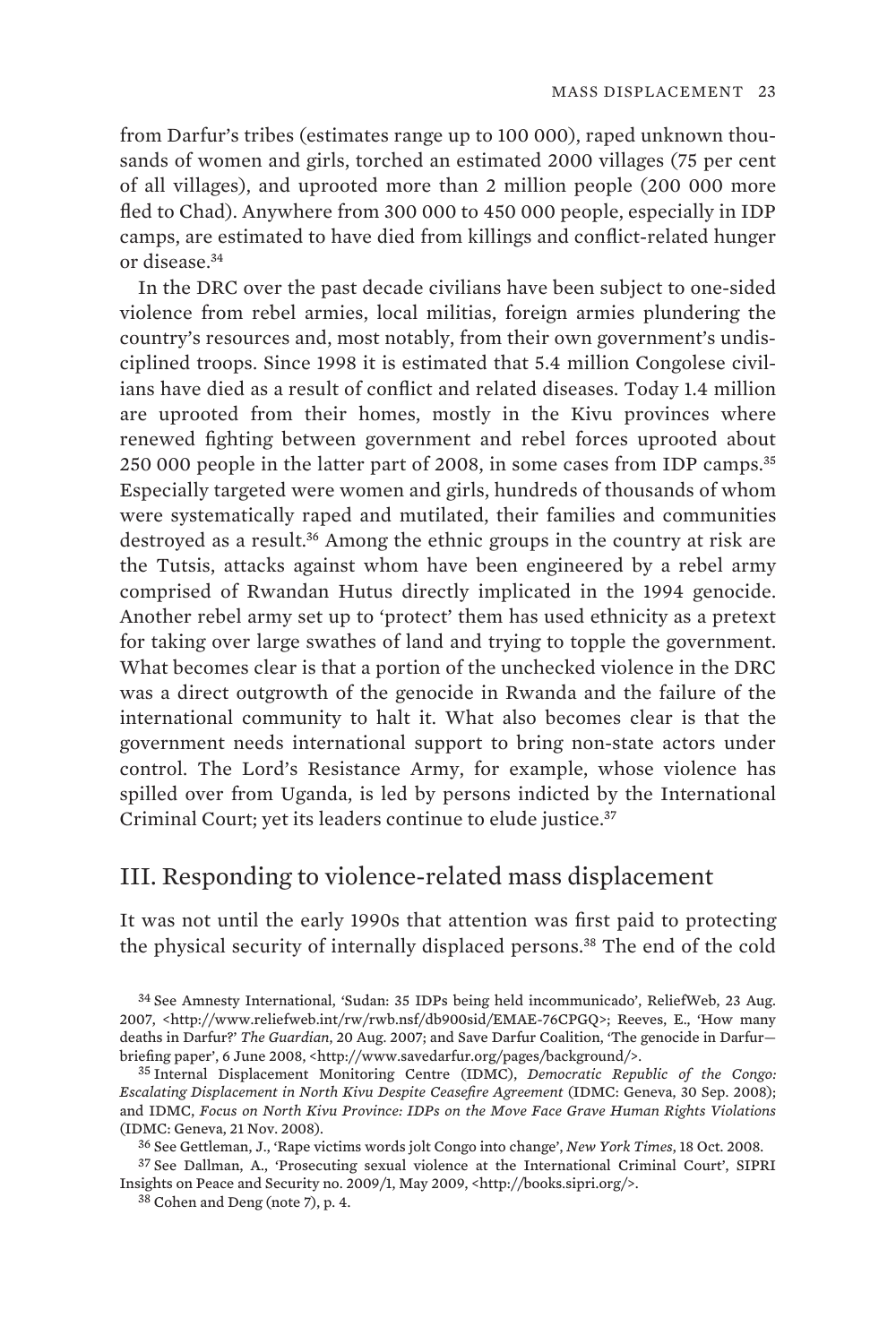war brought into view millions of people uprooted by civil wars and internal strife who had been previously inaccessible. Some had been caught up in proxy wars waged by the two superpowers while others became displaced by civil conflicts that erupted as the major powers withdrew their support from client states. The demise of the Soviet Union also brought fierce struggles over political and territorial ascendancy and mass displacement into Central and Eastern Europe and Central Asia.

However, there was no international regime to protect them. While refugees benefited from an established international system of protection, such arrangements did not extend to IDPs, even though both groups shared the trauma of dislocation and the urgent protection and assistance needs accompanying displacement.

## **International protection regimes for refugees and internally displaced persons**

Since refugees are unable to avail themselves of the protection of their own governments, the 1951 Refugee Convention, a binding international treaty, provided them with substitute legal protection and a special international agency, the UN High Commissioner for Refugees (UNHCR), to cater to their needs.<sup>39</sup> In contrast, IDPs are in their own country and must look to their governments for protection and assistance. Since these are often lacking because of incapacity or unwillingness, the international community over the past two decades began to recognize that IDPs also need a form of international protection. The Guiding Principles on Internal Displacement were developed for that purpose and presented to the UN in 1998 by the then Representative of the UN Secretary-General on IDPs, Francis M. Deng. The principles are not, however, a legally binding instrument, even though they have acquired considerable authority and are being increasingly incorporated into national legislation.<sup>40</sup> Nor is there any specific

39 The 1951 Convention Relating to the Status of Refugees was adopted on 28 July 1951 by the UN Conference of Plenipotentiaries on the Status of Refugees and Stateless Persons convened under General Assembly Resolution 429 (V) of 14 December 1950 and entered into force on 22 Apr. 1954. The Statute of the Office of the United Nations High Commissioner for Refugees was adopted by General Assembly Resolution 428 (V) of 14 Dec. 1950.

40 For the text of the Guiding Principles on Internal Displacement see Office of the High Commissioner on Human Rights (UNHCHR), 'Guiding Principles on Internal Displacement', <http://www.unhchr.ch/html/menu2/7/b/principles.htm>. In 2005 the Guiding Principles were recognized by the World Summit outcome document as 'an important international framework for the protection of internally displaced persons'. UN General Assembly, 2005 World Summit, 14–16 Sep. 2005, '2005 World Summit: outcome', <http://www.un.org/summit2005/documents. html>, para. 132. More than 15 countries have incorporated the Guiding Principles into their domestic legislation. Cohen, R., 'The Guiding Principles on Internal Displacement: an innovation in international standard setting', *Global Governance*, vol. 10, no. 4 (Oct.–Dec. 2004), pp. 470–71; and Wyndham, J., *A Developing Trend: Laws and Policies on Internal Displacement*, Brookings–Bern Project on Internal Displacement Human Rights Brief (Brookings–Bern Project on Internal Displacement: Washington, DC, winter 2006), pp. 7–12. The African Union has drafted a binding convention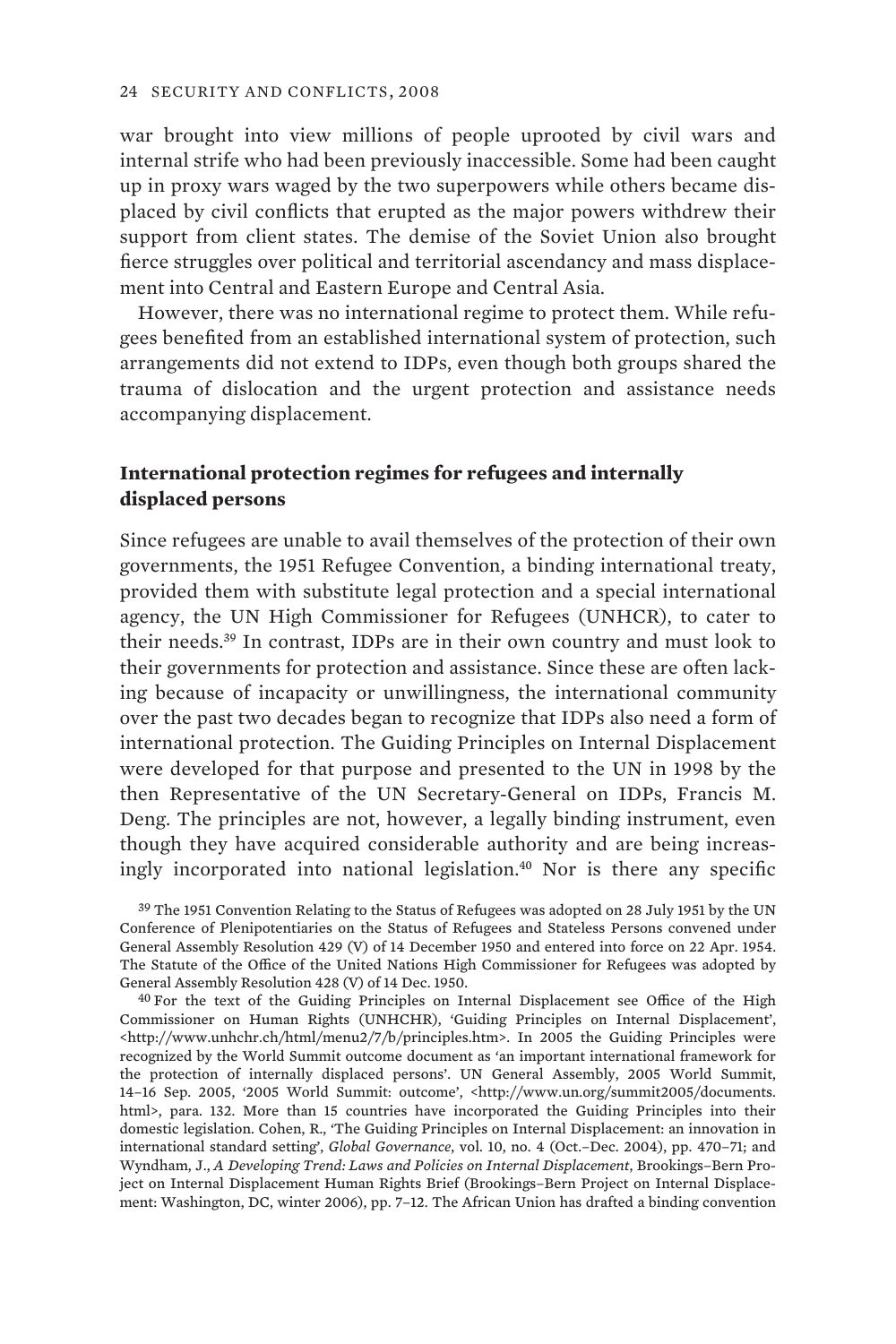international agency responsible for IDPs, although in 2005 the UNHCR agreed to be the 'cluster' lead for the protection of IDPs under the UN's collaborative approach.<sup>41</sup>

Despite the weakness of the protection regime for IDPs, some refugee advocates continue to challenge the international focus on internally displaced persons as potentially undermining the preservation of the right to asylum across borders.<sup>42</sup> It is true that the growing international inhospitality towards refugees has gone hand in hand with increasing numbers of IDPs, but the reasons are to be found mainly in changed political attitudes towards receiving refugees after the cold war, growing security concerns especially since the September 2001 terrorist attacks on the United States, high financial costs, and the social and cultural dislocations caused by the entry of large numbers of newcomers.<sup>43</sup> It also emanates from the increasing difficulties in establishing who is a refugee given that more and more people who flee their countries are doing so for mixed reasons—extreme deprivation, environmental degradation and climate change as well as conflict and persecution.<sup>44</sup> What is important is that refugees and IDPs are often inextricably linked in emergencies, making the need for a more comprehensive international protection system for both groups compelling. As Hilary Benn, the United Kingdom's Secretary of State for International Development, aptly asked in 2004: 'Is it really sensible that we have different systems for dealing with people fleeing their homes depending on whether they happen to have crossed an international border?'45

#### **Sovereignty as responsibility to protect**

The desire to protect persons affected by internal conflicts in great measure led to the concept of 'human security', which sought to shift discourse away from state-oriented security to person-oriented security, that is, to the protection of human beings, while at the same time acknowledging that state security and human security are connected and should be mutually

on internal displacement on the basis of the Guiding Principles which is expected to be adopted in 2009.

<sup>41</sup> Egeland, J., 'Towards a stronger humanitarian response system', *Forced Migration Review*, Supplement, Oct. 2005, pp. 4–5.

<sup>42</sup> Hathaway, J.C., 'Forced migration studies: could we agree just to 'date?', *Journal of Refugee Studies*, vol. 20, no. 3 (Sep. 2007), pp. 350–69.

<sup>43</sup> Martin, S. F. et al., *The Uprooted: Improving Humanitarian Responses to Forced Migration* (Lexington Books: Lanham, MD, 2006), pp. 121–22; see also Mutahi, P., 'How the AU fails the continent's IDPs', allAfrica.com, 27 Aug. 2008.

<sup>44</sup> Guterres, A., Opening Statement at the 58th Session of the Executive Committee of the High Commissioner's Programme, Geneva, 1 Oct. 2007, available at <http://www.unhcr.org/>.

<sup>45</sup> Benn, H., 'Reform of the international humanitarian system', Speech delivered at the Overseas Development Institute', London, 15 Dec. 2004, <http://www.odi.org.uk/events/Benn15Dec/Humani tarian\_Reform\_speech\_final.pdf>.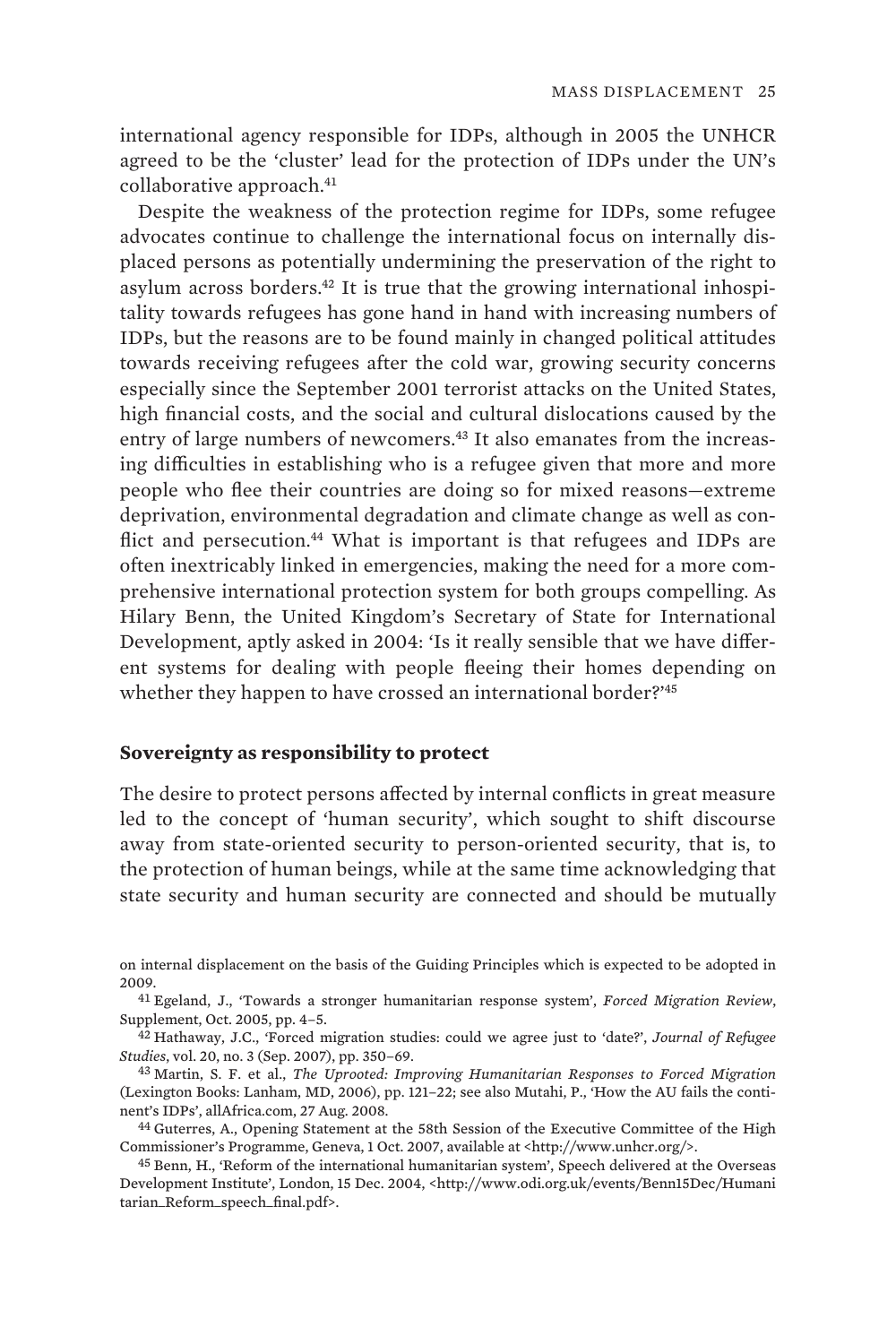reinforcing.<sup>46</sup> The concept of human security includes physical safety as well as political, economic, environmental, health and food security.

The changed focus reflects new and evolving concepts of sovereignty. For much of the 20th century traditional notions of sovereignty prohibited attention to protecting people inside their countries. To be sure, from the 1950s the ICRC had a special mandate to protect civilians in armed conflicts, and, since the 1970s, it could explicitly act in intrastate armed conflicts. The UNHCR also began in the 1970s on a selective basis to assist people displaced inside their countries. However, basically throughout most of the 20th century sovereignty and non-interference in internal affairs were strictly applied, as set forth in Article  $2(7)$  of the UN Charter.<sup>47</sup>

By the 1990s a shift was evident and concerted international efforts began to be undertaken to assist and protect people forcibly displaced inside their own countries. Sadako Ogata, the UN High Commissioner for Refugees, expanded the UNHCR's 'operational coverage' to include IDPs in emergencies, especially when they were mixed in with refugee populations. In her memoir, she recalls that she posed the following question to herself: 'Should we follow the legal dictate of not exercising our mandate inside the border and thereby refrain from helping those prevented from crossing or should we stand more on realistic humanitarian grounds and extend whatever support we could?'<sup>48</sup> She chose the latter option, and the UNHCR undertook to protect displaced Kurds inside Iraq in 1991, and in the former Yugoslavia the UNHCR became the lead agency for refugees, IDPs and other affected populations. Massive internal displacement thus became a leading entry point for international humanitarian action.

When governments obstructed access to populations at risk or deliberately subjected them to starvation and other abuses, humanitarian and human rights advocates insisted that the international community has a right, and even a responsibility, to reach those in need.49 A right to humani-

47 See UN Economic and Social Council, Report on refugees, displaced persons and returnees, prepared by Mr Jacques Cuenod, E/109/Add.1, 27 June 1991, para. 122; and Cohen, R., 'Humanitarian imperatives are transforming sovereignty', *ILSA Quarterly*, vol. 16, issue 3 (Feb. 2008), p. 14.

48 Ogata, S., *The Turbulent Decade: Confronting the Refugee Crises of the 1990s* (W. W. Norton & Co.: New York, 2005), p. 38.

49 See Minear, L., *Humanitarianism Under Siege: A Critical Review of Operation Lifeline Sudan* (Red Sea Press: Washington, DC, 1991); Minear, L. and Weiss, T., 'Do international ethics matter: humanitarian policies in the Sudan', *Ethics and International Affairs*, vol. 5 (1991); Cohen, R., *Human Rights Protection for Internally Displaced Persons* (Refugee Policy Group: Washington, DC, June 1991), pp. 16–19; Refugee Policy Group, Conference on Human Rights Protection for Internally Displaced Persons, 'Conference report', 24–25 June 1991, <http://repository.forcedmigration. org/show\_metadata.jsp?pid=fmo:3024>; Cohen, R. and Cuenod, J., *Improving Institutional Arrangements for the Internally Displaced* (Brookings Institution and Refugee Policy Group Project on Internal Displacement: Washington, DC, Oct. 1995), pp. 6–12, 54–57; and Seybolt, T. B., *Humanitarian Military Intervention: The Conditions for Success and Failure* (Oxford University Press: Oxford, 2007).

<sup>46</sup> See Evans, G., *The Responsibility to Protect: Ending Mass Atrocity Crimes Once and For All*  (Brookings Institution Press: Washington, DC, 2008), pp. 34–35.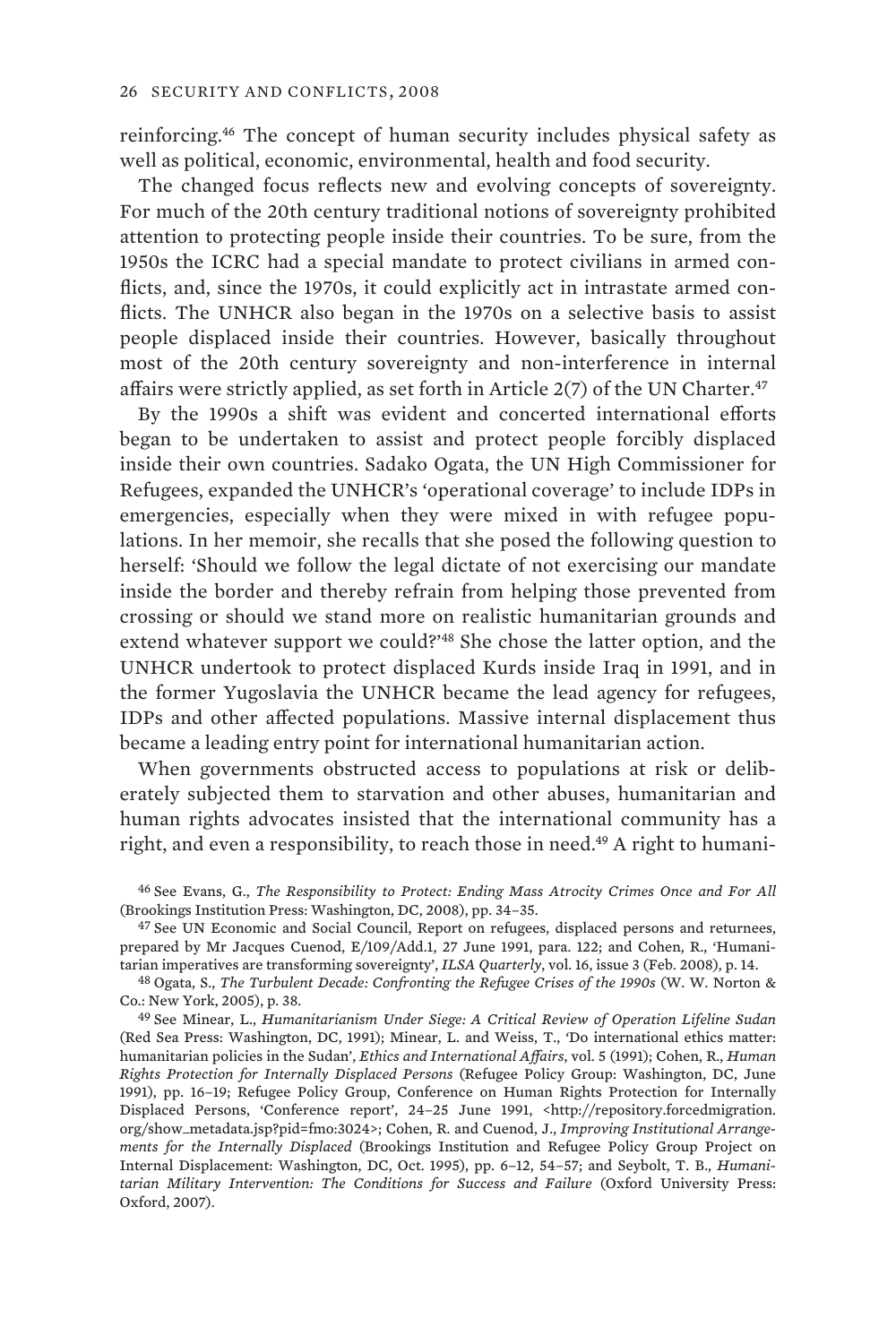tarian intervention was even proposed to protect war-affected populations, although the term put forward by France—*le droit d'ingérence*—was frequently challenged as violating the principle of non-interference in internal affairs.<sup>50</sup>

A more palatable approach was to emphasize 'sovereignty as responsibility'. As formulated for IDPs by the current authors, this concept effectively recasts sovereignty as a form of state responsibility to its displaced population. It acknowledges that states have the primary responsibility to provide IDPs with life-supporting protection and assistance and, if they are unable to do so, they are expected to request and accept outside offers of aid. If they refuse, responsibility shifts to the international community.<sup>51</sup> In line with this concept, the Guiding Principles on Internal Displacement acknowledge that primary responsibility for IDPs rests with the state, but that the international community has an important role to play when governments are unable or fail to discharge their responsibilities. The Guiding Principles make clear that the international community has the right to offer assistance when states are unable or unwilling to assist their displaced populations, and that states have a duty to provide 'rapid and unimpeded access' to IDPs. Aid organizations are requested to pay attention to 'the protection needs and human rights' of the displaced.<sup>52</sup> Although the concept of a state's responsibility to its population has begun to be accepted internationally, namely that sovereignty carries with it the responsibility to protect and assist the state's population, access to displaced populations is still often constrained by defensive invocations of national sovereignty that are designed to act as a barricade against outside involvement.

The adoption by the UN General Assembly of the landmark concept 'the responsibility to protect' (R2P) in 2005 has created expectations of greater international action to enhance security for displaced and other persons caught up in genocide, war crimes, ethnic cleansing and crimes against humanity. Based on the concept of sovereignty as responsibility, R2P lays primary responsibility on the state to protect its own population and calls on the international community to support states in discharging their responsibility. Should states fail in that obligation, the concept provides for

<sup>50</sup> Evans (note 46), pp. 32–33.

<sup>51</sup> See UN Economic and Social Council, Commission on Human Rights, 'Human rights, mass exoduses, and displaced persons', Report by the Representative of the Secretary-General on Internally Displaced Persons, Mr Francis M. Deng, E/CN.4/1995/50, 2 Feb. 1995, para. 38. See also Minear (note 49), pp. 118–23; Cohen (note 49), pp. 16–19; Refugee Policy Group (note 49); Deng. F. M., *Protecting the Dispossessed* (Brookings Institution Press: Washington, DC, 1993), pp. 14–20; Deng, F. M. et al., *Sovereignty as Responsibility: Conflict Management in Africa* (Brookings Institution Press: Washington, DC, 1996), pp. 2–19, 27–33; Cohen and Deng (note 7), pp. 275–80; Deng (note 24); and Weiss, T. and Korn, D. A., *Internal Displacement: Conceptualization and its Consequences* (Routledge: New York, 2006), p. 45.

<sup>52</sup> UNHCHR (note 40), principles 24–27.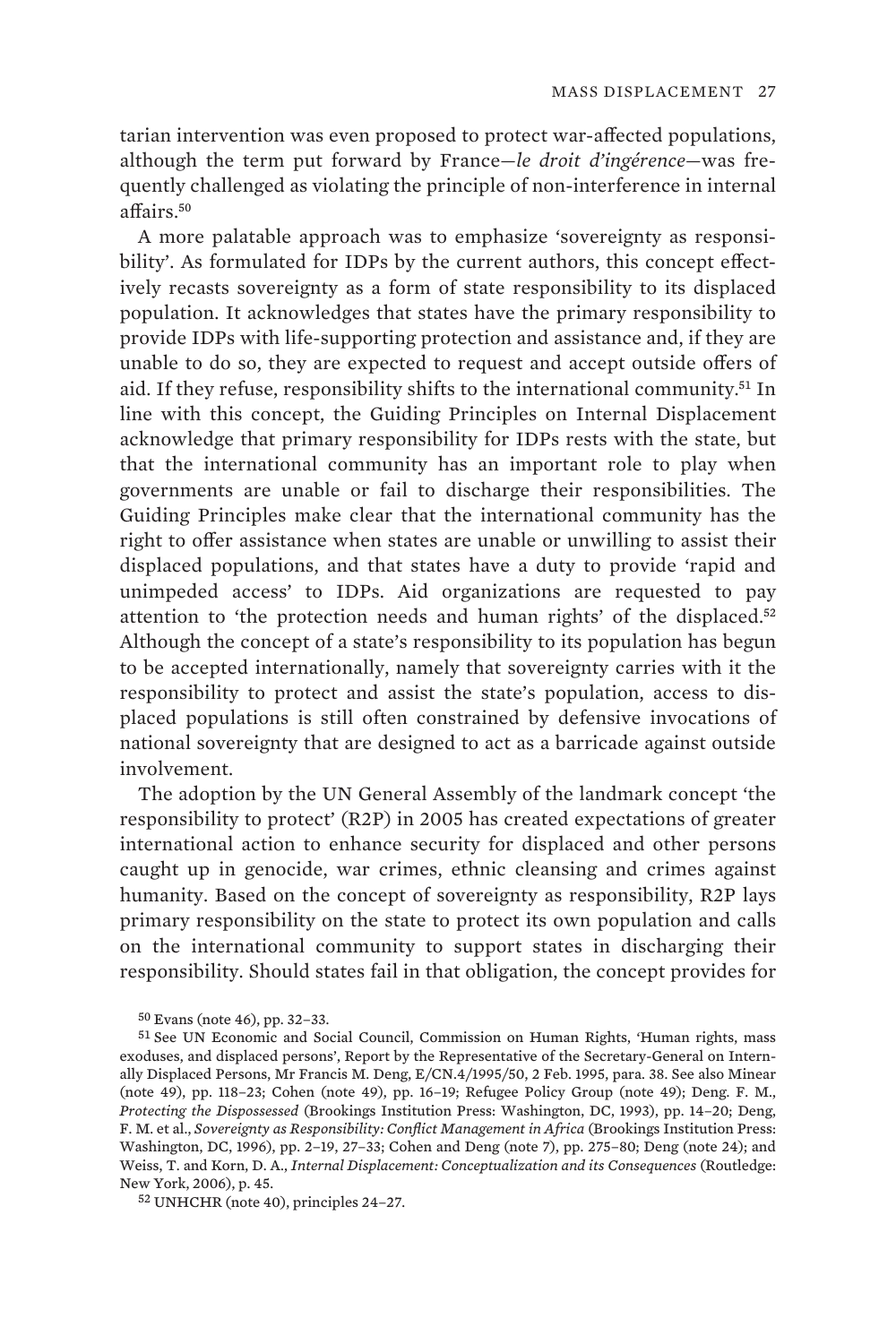an international responsibility to take 'collective action' to protect threatened populations. It will take time, however, for the concept to gain practical application on the ground.<sup>53</sup> Many misunderstandings have arisen about its meaning. States in the Group of 77, for example, have expressed the fear that R2P could facilitate military intervention in their internal affairs by the powerful states of the global north. Others mistakenly assume the R2P concept to be the solution for just about every human rights, health and environmental problem involving massive suffering.

#### **Practical operational responses**

For the time being, protection for IDPs remains far less developed than for refugees. When the UNHCR provides protection to refugees, it basically defends their legal right to asylum and *non-refoulement* in accordance with the Refugee Convention. In the case of IDPs, where there is no international treaty or assigned agency, the meaning of protection has had to be clarified by the UN's Inter-Agency Standing Committee (IASC). Composed of the major international humanitarian, human rights and development organizations, the IASC issued an IDP policy in 2000 which defined protection as encompassing 'all activities aimed at obtaining full respect for the rights of the individual in accordance with the letter and the spirit of the relevant bodies of law (i.e. human rights, humanitarian and refugee law)'.54 On the basis of the Guiding Principles, the definition was interpreted to mean defending the physical security of IDPs, providing them with the basic necessities of life and promoting the enjoyment of their fundamental economic, social, cultural, civil and political rights.<sup>55</sup>

<sup>53</sup> The situation in Kenya (post-election violence in late 2007 and 2008) was the first time the R2P 'collective action' clause was applied, and it provided an effective framework for mobilizing international political action to stanch the ethnic violence. At the same time, an estimated 1000 civilians were killed and 500 000 forcibly displaced before action was taken, highlighting the need for preventive steps. Nor has R2P been effectively applied to major cases where protection is urgently needed such as in Darfur, the DRC and Somalia, prompting the UN Secretary-General's Special Adviser on R2P to observe that 'skeptics and public observers alike may well question the utility of R2P principles if they are applied only to the easier cases'. Luck, E. C., *The United Nations and the Responsibility to Protect*, Stanley Foundation Policy Analysis Brief (Stanley Foundation: Muscatine, IA, Aug. 2008), p. 6. On the situation in Kenya see UN Office for the Coordination of Humanitarian Affairs (OCHA), Regional Office for Central and East Africa, 'Displaced populations report', no. 3 (Jan.–June 2008), <http://www.internal-displacement.org/>, p. 2; and McKenzie, D., 'Thousands remain displaced months after Kenyan violence', CNN, 16 May 2008, <http://www.cnn.com/2008/ WORLD/africa/05/16/kenya.displaced/>.

<sup>54</sup> Inter-Agency Standing Committee (IASC), *Protection of Internally Displaced Persons*, Policy Paper no. 2 (IASC: Geneva, Oct. 2000), p. 4; and IASC, *Supplementary Guidance to Humanitarian/ Resident Coordinators on their Responsibilities in Relation to Internally Displaced Persons* (IASC: Geneva, May 2000).

<sup>55</sup> See UN Economic and Social Council, Commission on Human Rights, 'Specific groups and individuals: mass exoduses and displaced persons', Report of the Representative of the Secretary-General on the human rights of internally displaced persons, Walter Kälin, E/CN.4/2005/84, 12 Dec. 2004, para.42.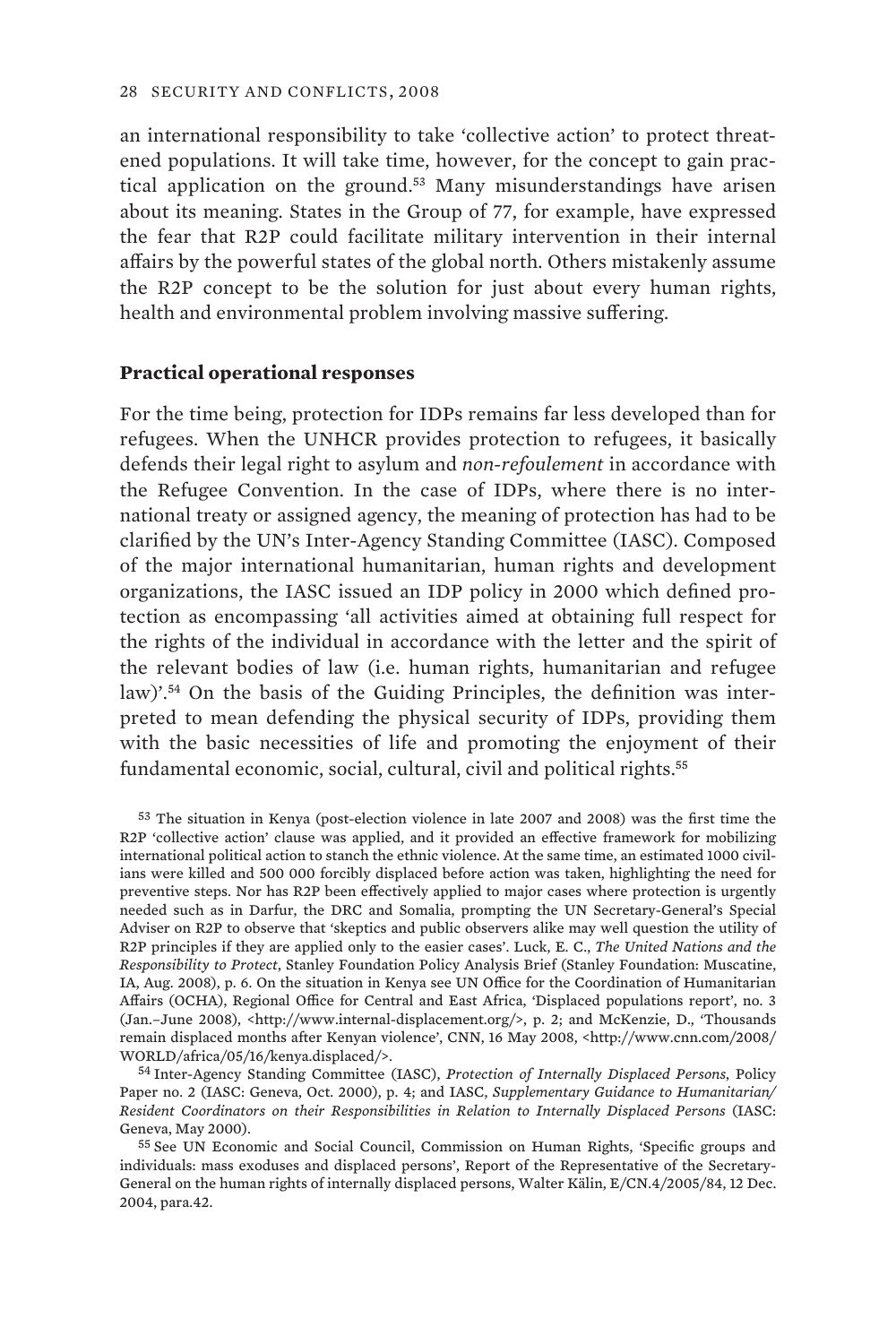When translated into operational steps, the UN's IDP policy includes preventive actions to diminish the risk of displacement, measures to assure protection and assistance during displacement, and the integration of protection concerns into return or resettlement programmes. It calls for monitoring and reporting of protection problems, assertive advocacy for the rights of IDPs and strengthening community-based initiatives.<sup>56</sup>

The difficulties in carrying out these steps became clear in a 2004 UN evaluation, which found that the UN's role in protection was 'still largely ad hoc and driven more by the personalities and convictions of individuals on the ground than by an institutional, system-wide agenda'.<sup>57</sup> Among the serious institutional problems impeding the protection of IDPs were: (*a*) fear that advocating for IDP rights could interfere with close working relationships with governments on political, humanitarian and development programmes; (*b*) insufficient support from headquarters for raising protection concerns; (*c*) lack of training in practical protection methods or in the diplomatic skills needed to advocate for the broad range of rights to which IDPs are entitled; (*d*) lack of capacity to deploy experienced staff quickly and expand presence; (*e*) lack of clarity about who is responsible for protection; and (*f*) concern about the risks involved in undertaking protection activities. Protecting people in countries of origin has proved to be far more dangerous than in host countries, a fact reflected in the increasing number of attacks on aid workers.<sup>58</sup>

To create a more coherent system for protecting IDPs, the UN assigned the UNHCR the lead role in coordinating protection activities in the field in the new 'cluster' approach (in which different agencies under the collaborative system assume lead roles in different sectors).<sup>59</sup> The agency's

56 Additional UN documents helped define protection and the steps to take to enhance security. See UN Office for the Coordination of Humanitarian Affairs (OCHA) and the Brookings Institution Project on Internal Displacement, *Handbook for Applying the Guiding Principles on Internal Displacement* (OCHA and Brookings Institution Project on Internal Displacement: Washington, DC, 1999); UN OCHA, *Manual on Field Practice in Internal Displacement*, Inter-Agency Standing Committee Policy Paper Series no. 1 (OCHA and Brookings Institution Project on Internal Displacement: Washington, DC, 1999); and UN Inter-Agency Standing Committee (IASC), *Growing the Sheltering Tree: Protecting Rights through Humanitarian Action* (IASC: Geneva, 2002). See also the ICRC's summary of its protection activities over the decades. International Committee of the Red Cross, *Enhancing Protection for Civilians in Armed Conflict and Other Situations of Violence* (ICRC: Geneva, Sep. 2008).

57 Bagshaw, S. and Paul, D., *Protect or Neglect?: Toward a More Effective United Nations Approach to the Protection of Internally Displaced Persons* (UN Office for the Coordination of Humanitarian Affairs/Brookings–SAIS Project on Internal Displacement: Geneva, Nov. 2004), p. 3.

58 From 1 July 2007 to 30 June 2008, 25 UN civilian staff were killed by 'malicious acts' (including 21 locally recruited personnel); 63 NGO staff were also killed; and there were 490 attacks on UN personnel (e.g. physical assaults, robberies, harassment and intimidation, hijackings, and detention by non-state actors). In Sudan alone, there were 297 incidents against UN personnel. UN General Assembly, 'Safety and security of humanitarian personnel and protection of United Nations personnel', Report of the United Nations Secretary-General, A/63/305, 18 Aug. 2008, paras 6–18.

59 Under the UN's 2005 humanitarian reform programme the UNHCR was assigned the lead role in coordinating protection, emergency shelter and camp management in emergencies, while other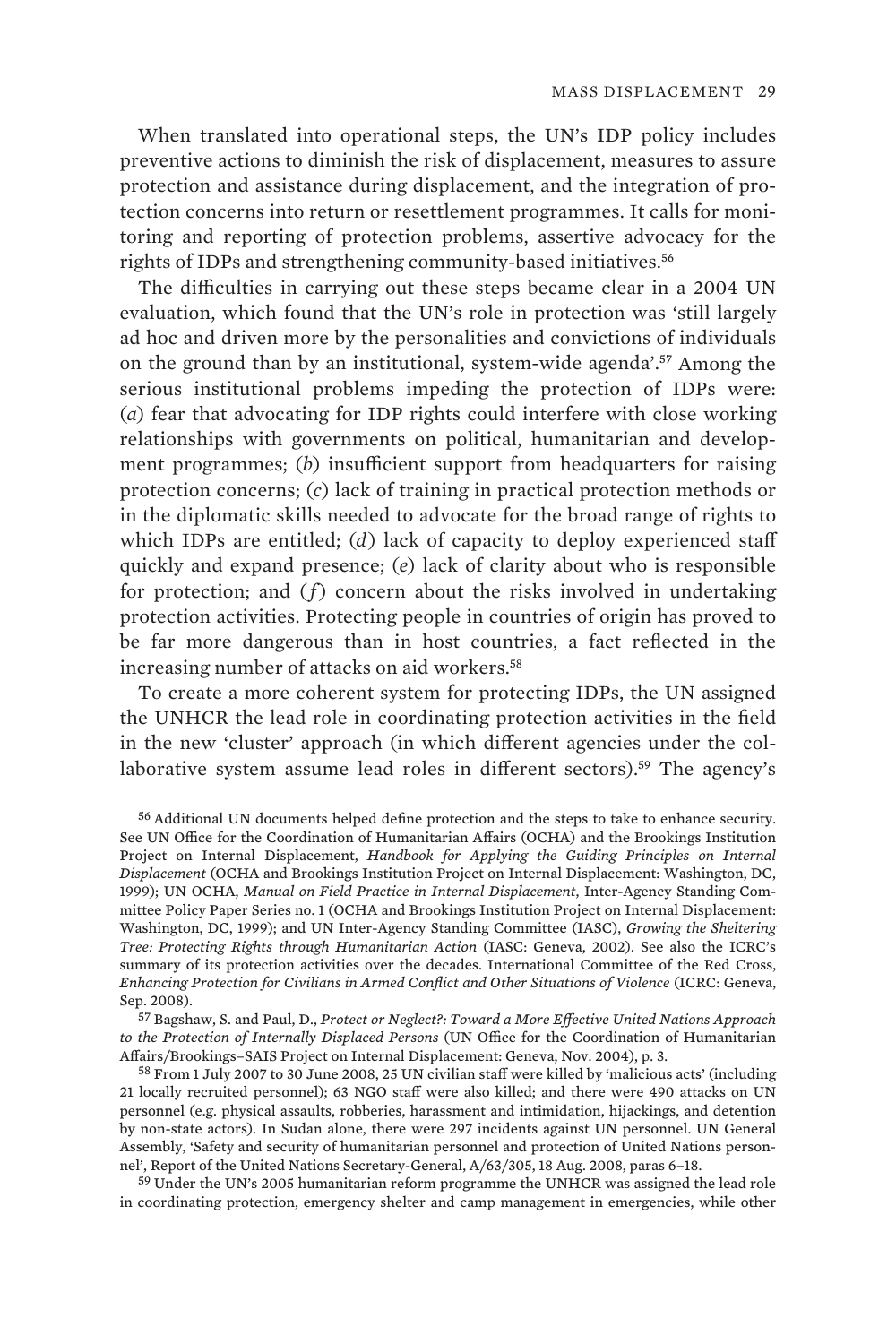long experience with refugee protection and its involvement in IDP emergencies made it the most appropriate choice. However, the UNHCR faces resource and mandate constraints which have interfered with its ability to assume a robust leading role on IDP protection worldwide. Fearing that too much attention to IDP protection would detract from refugee protection and also undermine the right to asylum, the UNHCR has implemented its lead role to date in only a small number of pilot countries.<sup>60</sup> On the plus side, evaluations in some of these countries have shown an improvement in coordination when it comes to protection, but the extent to which protection of IDPs on the ground has actually increased has not been effectively measured.<sup>61</sup>

The UNHCR has developed IDP policies and needed tools like the IDP Protection Handbook but it has not yet built up adequate in-house capacity to provide IDP protection in the field. Instead it relies on the external protection officers provided by ProCap—a UN and non-governmental organization (NGO) initiative—or on its own refugee protection officers, who may be needed elsewhere.<sup>62</sup> Nor has the UNHCR created a set of dedicated senior IDP focal points at headquarters, in particular in the Division of International Protection, to oversee the 'mainstreaming' of the issue into overall organizational operations.<sup>63</sup> Although the agency, to its credit, has expanded the number of IDPs reached by its overall programmes, including in some protracted situations, there remains a continued lack of accountability or responsibility for IDP protection within the UN's collaborative approach.<sup>64</sup> Several experts have observed that IDPs in some respects are merely an afterthought in a refugee agency.<sup>65</sup>

Of course, the overriding constraint to greater protection for IDPs lies not with institutional arrangements but with governments and armed non-

62 'Providing capacity to do protection: ProCap', *Forced Migration Review*, special issue, Dec. 2006, p. 14; and the ProCap website, <http://ocha.unog.ch/ProCapOnline/>. For the UNHCR Handbook see Global Protection Cluster Working Group, *Handbook for the Protection of Internally Displaced Persons* (Global Protection Cluster Working Group: Geneva, Dec. 2007).

63 Field and headquarters staff, Interviews, 16–17 Oct. 2008; and UNHCR, Executive Committee of the High Commissioner's Programme, 'Progress on mainstreaming IDP issues in UNHCR and global work plan for IDP operations', EC/59/SC/CRP.16, 2 June 2008.

64 Internal Displacement Monitoring Centre (note 23), p. 20.

agencies were assigned lead roles in water and sanitation, nutrition, early recovery and other 'clusters.' See Egeland (note 41).

 $60$  The 10 countries where the 'cluster' approach was applied in 2007 were the Central African Republic, Chad, Colombia, Côte d'Ivoire, the DRC, Ethiopia, Liberia, Lebanon, Somalia and Uganda. These accounted for 9 million out of a total of 26 million IDPs in 2007. See International Displacement Monitoring Centre (note 23), p. 20.

<sup>61</sup> See UN Inter-Agency Standing Committee, 'Cluster approach evaluation report', 21 Nov. 2007, <http://www.humanitarianreform.org/Default.aspx?tabid=457>, p. 11; and Crisp, J., Kiragu, E. and Tennant, V., UNHCR, 'IDPs and humanitarian reform', *Forced Migration Review*, Dec. 2007, pp. 12–14.

<sup>65</sup> Martin et al. (note 43), pp. 112–23.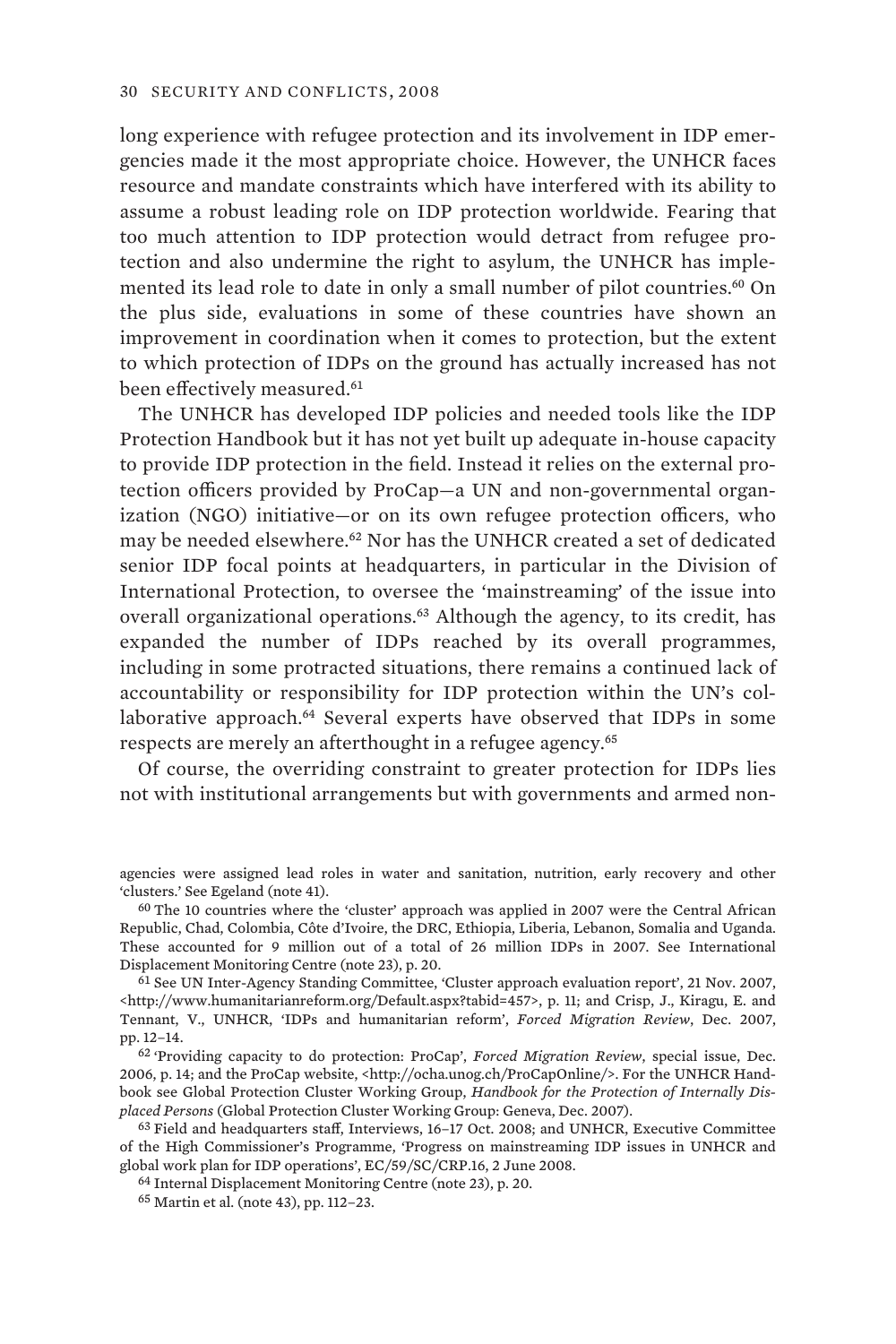state actors that deny or obstruct international access to displaced populations and commit violence against them. Consequently, since 1999 the UN Security Council has become actively engaged with the protection of civilians in armed conflict. It has demanded access in a number of countries, deployed Chapter VI and VII peacekeeping operations, and created frameworks to protect civilians under imminent threat, including the accompaniment of aid shipments, the creation of greater security in and around IDP and refugee camps, and the establishment of stable conditions to enable IDP and refugee returns.<sup>66</sup>

One tangible result has been the inclusion in a growing number of UN peacekeeping mandates of the authority to protect displaced and other war-affected populations under imminent threat. This has enhanced security for IDPs and refugees in a number of countries.<sup>67</sup> In others, peacekeeping missions have been thwarted by host country interference, insufficient troops and equipment and ambiguous mandates. Political divisions in the Security Council have contributed to these problems as have the failure of states, especially among the developed countries, to contribute troops and equipment and the refusal of the afflicted states to accept contributions from all donors.<sup>68</sup> Moreover, the absence of strategic military reserves that the UN can rely on means that each deployment starts from scratch. Thus, for two years the UN has been trying to deploy 26 000 troops and police plus equipment to Darfur. In the DRC the Security Council took more than a month in 2008 to authorize a 'surge' of 3000 troops to deal with accelerated violence in North Kivu, and it will take many more months to actually deploy that force.<sup>69</sup> In addition, the mandate of the UN Mission in the Democratic Republic of the Congo (MONUC) has been a complicating factor. It is pledged to assist the government create a secure environment, but its terms of reference overlook the fact that government troops have

66 UN Office of the Coordination of Humanitarian Affairs, 'Chronology of protection of civilians in armed conflict in the UN', available at <http://ochaonline.un.org/>. See also the reports of the UN Secretary-General—the most recent is UN Security Council, Report of the Secretary-General on the protection of civilians in armed conflict, S/2007/643, 28 Oct. 2007.

67 O'Neill, W. G., *A New Challenge for Peacekeepers: The Internally Displaced*, Brookings Institution–Johns Hopkins SAIS Project on Internal Displacement Occasional Paper (Brookings Institution–SAIS Project on Internal Displacement: Washington, DC, Apr. 2004); and O'Neill, W. G. and Cassis, V., *Protecting Two Million Internally Displaced: The Successes and Shortcomings of the African Union in Darfur*, Brookings–Bern Project on Internal Displacement Occasional Paper (Brookings– Bern Project on Internal Displacement: Washington, DC, Nov. 2005).

68 See e.g. African Union/UN Hybrid Mission in Darfur (UNAMID), 'Secretary-General Ban reports to Security Council on UNAMID deployment', ReliefWeb, 28 Aug. 2008, <http://www.relief web.int/rw/rwb.nsf/db900sid/YSAR-7HXR53>; UN Integrated Regional Information Network (IRIN), 'Helicopters top list of "shameful" missing equipment', 31 July 2008, <http://www.irinnews. org/report.aspx?ReportID=79551>; and Cohen, R., 'Disaster standards needed in Asia', Brookings Northeast Asia Commentary, June 2008, <http://www.brookings.edu/opinions/2008/06\_disaster\_ standards\_cohen.aspx>.

69 MONUC, 'UN envoy calls for "surge" of peacekeepers in DR Congo in face of new violence', UN News, 4 Oct. 2008, <http://www.monuc.org/News.aspx?newsId=18325>.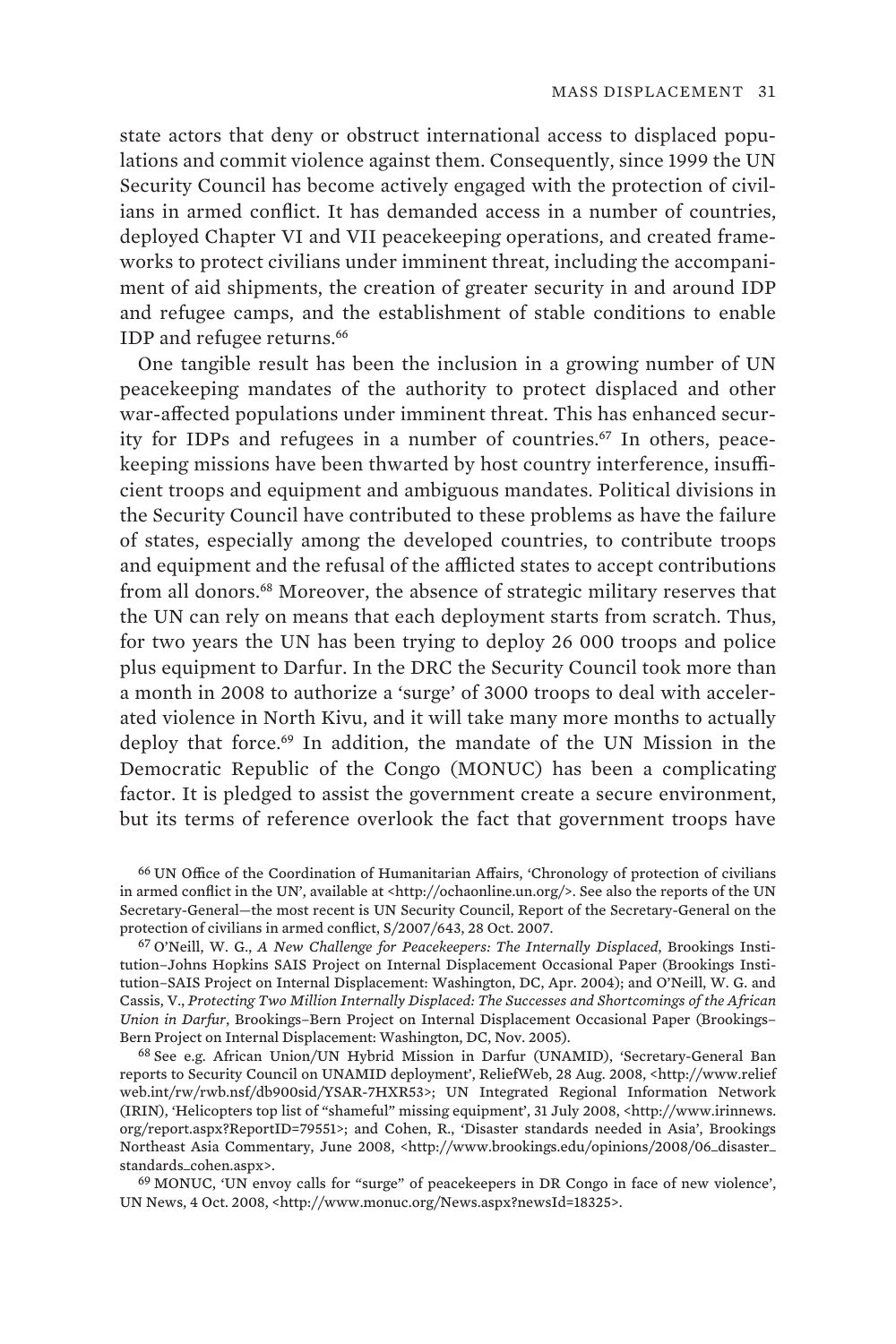been responsible for much of the violence towards displaced persons and other civilians.<sup>70</sup> In fact, those in need of protection have loudly protested at MONUC's failure to protect them from both rebel and government forces.<sup>71</sup>

## IV. Conclusions: the way forward

The underlying causes of mass displacement are conflicts over power, wealth and resource sharing, primarily in states divided along racial, ethnic, religious or cultural lines. Opportunities therefore exist for both national and international authorities to address the deeper structural divisions in societies when trying to end conflict and displacement through peace processes and forge a collective vision for the future.

Therefore, a first priority should be peace agreements that address root causes and make provision for the better integration of refugee and IDP concerns through upgraded consultation with the displaced. As UN Secretary-General Kofi Annan aptly noted in 2006, the return of refugees and IDPs 'is often a critical factor in sustaining a peace process and in revitalizing economic activity'.<sup>72</sup> Many of the peace agreements of the past two decades have made some provisions for the return, resettlement and reintegration of those uprooted.<sup>73</sup> Even though not wholly successful, the 1995 General Framework for Peace in Bosnia and Herzegovina (Dayton Agreement) sought to reverse ethnic cleansing through IDP and refugee returns and set up enforceable arrangements for property restitution.<sup>74</sup> Likewise, the 2005 Comprehensive Peace Agreement (CPA) in Sudan sought to provide for more equitable wealth and power-sharing arrangements between the north and south of the country and for the return and resettlement of displaced persons. In both cases, more stringent international monitoring could have produced better implementation.

70 See UN Security Council, 'Security Council extends mission in Democratic Republic of Congo until 15 May, unanimously adopting Resolution 1751 (2007)', Press release, SC/8996, 13 Apr. 2007. See also Gambino, A. W., *Congo Securing Peace, Sustaining Progress*, Council on Foreign Relations, Center for Preventive Action, Special Report no. 40 (Council on Foreign Relations Press: Washington, DC, 2008), pp. 4, 7.

71 MONUC, 'UN attacks rebels to protect civilians in Congo', 28 Oct. 2008, <http://www.monuc. org/news.aspx?newsID=18513>. On developments in MONUC and other peace operations during 2008, including questions on the protection of civilians, see chapter 3 in this volume.

72 UN Information Service, 'Secretary-General to UNHCR Executive Committee: World Summit made remarkable commitment to humanitarian community', Address to UNHCR Executive Committee, Geneva, 6 Oct. 2006, <http://www.unis.unvienna.org/unis/pressrels/2005/sgsm10145.html>.

73 Brookings–Bern Project on Internal Displacement, *Addressing Internal Displacement in Peace Processes, Peace Agreements and Peace-Building* (Brookings–Bern Project on Internal Displacement: Washington, DC, Sep. 2007), p. 2.

74 See Williams, R., 'Post-conflict property restitution and refugee return in Bosnia and Herzegovina: implications for international standard-setting and practice', *New York University Journal of International Law and Politics*, vol. 37, no. 3 (Mar. 2006). On the difficulties encountered in implementing the Dayton Accords see note 31.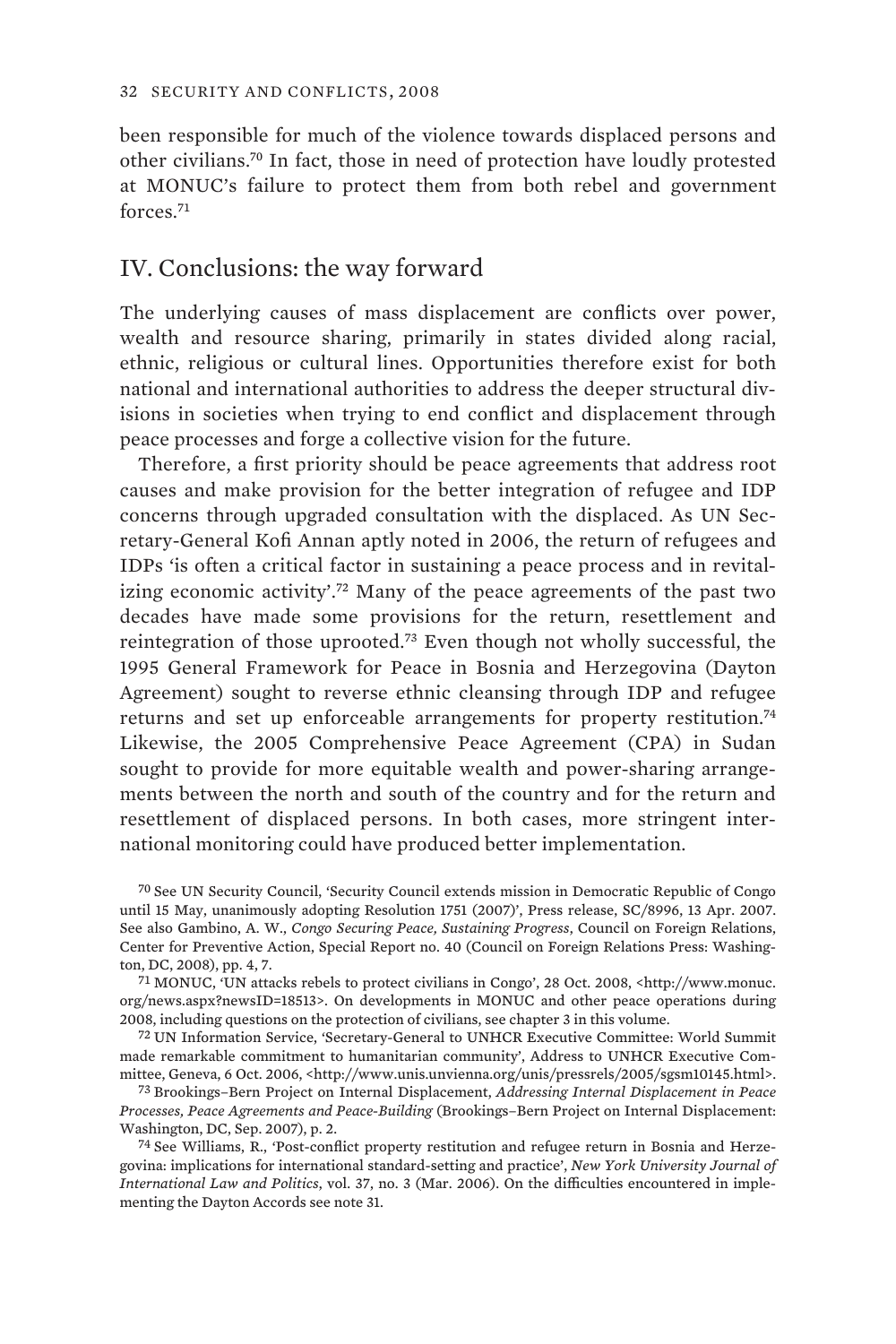However, the 2006 Darfur Peace Agreement (DPA) signed by the Sudanese Government and one rebel faction did not even get that far. It was hastily negotiated, failed to set up acceptable wealth and power-sharing arrangements and did not make adequate security arrangements for the displaced. It was rejected by the main rebel groups and most of the displaced population, leading to more violence in Darfur.<sup>75</sup>

This failure brought to light the importance of consulting with displaced persons and incorporating their needs into peace processes. Had such consultations taken place in Darfur, the government might not have offered as little as \$30 million in compensation to war-affected persons (an estimated \$7.89 per person) and more attention would have been paid to guaranteeing safety for the displaced when returning home.<sup>76</sup> Consulting with IDPs can avert violence, prevent the continued exploitation and abuse of those uprooted, create an environment of greater trust with the local population and promote the recovery of local economies.<sup>77</sup> Moreover, given the scale of displacement in many countries, it is unrealistic to plan for a stable and peaceful future without involving IDPs and returning refugees in discussions.<sup>78</sup>

Second, UN agencies must have as a central goal the assumption by governments of their responsibility towards displaced populations. To promote greater national responsibility, Kälin has introduced benchmarks that include: (*a*) preventive steps, in particular early-warning and rapid response mechanisms to protect populations under threat; (*b*) national awareness campaigns that build national solidarity around the displaced so as to counteract the ethnic, racial and ideological stigmas to which IDPs are often subject; (*c*) the adoption of national laws and policies to uphold the rights of the displaced;<sup>79</sup> (*d*) the designation of state offices to carry out the laws and policies; (*e*) the allocation of adequate national resources; (*f*) the finding of solutions for the displaced that include safe and sustainable returns, integration where they currently reside or their resettlement in another part of the country (the obligation to integrate or resettle IDPs should be considered as important as the right to return);<sup>80</sup> (*g*) assistance

75 Mukhtar, A., 'What's missing in the Darfur peace process', Statement at the United States Institute of Peace, Washington, DC, 24 July 2006, <http://www.usip.org/fellows/reports/2006/ 0724\_mukhtar.html>; and Integrated Regional Informational Networks (IRIN), 'Sudan: rebel fragmentation hampers Darfur peace', 11 Sep. 2006, <http://www.irinnews.org/Report.aspx?Report Id=60887>.

76 McDoom, O., 'Sudan pledges \$300 million in Darfur compensation', Reuters, 3 Oct. 2007.

77 Brookings–Bern Project on Internal Displacement, 'Consulting IDPs: moving beyond rhetoric', 15–16 Nov. 2007, <http://www.brookings.edu/papers/2008/02\_displacement.aspx?p=1>.

78 See Brookings–Bern Project on Internal Displacement (note 73).

79 A manual to help governments in their preparation has just been published. Brookings–Bern Project on Internal Displacement, *Protecting Internally Displaced Persons: A Manual for Law and Policymakers* (Brookings–Bern Project on Internal Displacement: Washington, DC, Oct. 2008).

80 After interviewing more than 500 IDPs in South Asia, the Calcutta Research Group concluded that 'The obligation to resettle should be considered as equally important as the displaced persons'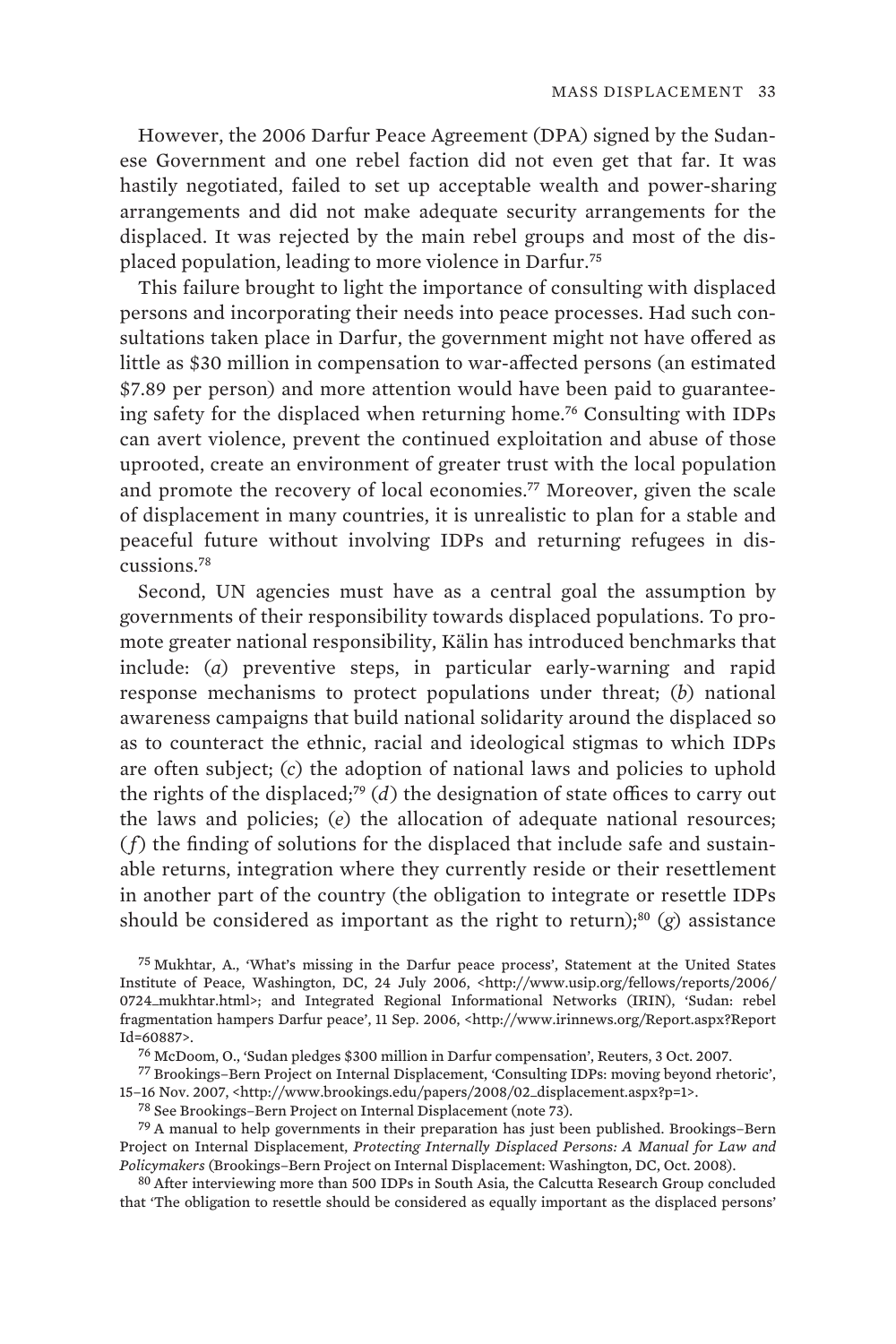with property restitution or compensation and the establishment of mechanisms to settle disputes; and (*h*) the introduction of reconciliation measures to bring ethnic groups together.<sup>81</sup>

Integrating the full set of these benchmarks into the UN Peacebuilding Commission's post-conflict reconstruction efforts should help reduce violence and displacement in countries where 'competition and conflict over scarce resources such as land, food, water, jobs and public services' could bring opposing communities and ethnic rivals into confrontation.<sup>82</sup> To date, the Commission has not paid sufficient attention to the reintegration of displaced populations and should work more actively with governments to ensure secure and sustainable returns, eliminate the marginalization of different groups and address the root causes of disputes by redressing past injustices, such as unequal access to property and land.<sup>83</sup>

Third, international organizations need to develop more effective institutional arrangements, in particular a dedicated locus of responsibility in the field for internally displaced persons. The UN's 'cluster' system is too new to be definitively evaluated.<sup>84</sup> However, every effort must be made to ensure that the different clusters, whether on protection, emergency shelter, camp management or early recovery, are working effectively for IDPs and that agencies are indeed assuming accountability in the field in partnership with national and international NGOs. The Under-Secretary-General for Humanitarian Affairs and his Resident and Humanitarian coordinators should review the shortcomings reported in the protection cluster and assume a more overarching commitment to ensure that protection is provided.<sup>85</sup>

Fourth, as the cluster lead for IDP protection, the UNHCR must assume a far greater leadership role and seek the resources, international support and staff to do so. While mainstreaming the issue, IDP protection must be

81 Brookings–Bern Project on Internal Displacement, *Addressing Internal Displacement: A Framework for National Responsibility* (Brookings-Bern Project on Internal Displacement: Washington, DC, Apr. 2005).

82 Crisp, J., *Forced Displacement in Africa: Dimensions, Difficulties, and Policy Directions*, New Issues in Refugee Research, Research Paper no. 126 (UNHCR: Geneva, July 2006), p. 17.

83 Kälin, W., 'Durable solutions for internally displaced persons: an essential dimension of peacebuilding', Statement before the UN Peacebuilding Commission, Working Group on Lessons Learned, 13 Mar. 2008, <http://www.brookings.edu/speeches/2008/0313\_internal\_displacement\_kalin.aspx>.

84 See Davies, A., 'Is humanitarian reform improving IDP protection and assistance?', *Forced Migration Review*, Dec. 2007, pp. 15–16.

right to return.' Similarly in Turkey, the Turkish Economic and Social Studies Foundation (TESEV) called on governments and the international community to lend support not only to IDPs who choose to return but also to those who choose integration or resettlement as solutions. See Cohen, R., *Listening to the Voices of the Displaced: Lessons Learned* (Brookings–Bern Project on Internal Displacement: Washington, DC, Sep. 2008), pp. 39–40. In the case of refugees, integration in neighbouring countries should also be given far greater attention so that their 'human warehousing' in camps, without freedom of movement or the right to seek employment, adequate housing or education, can be addressed. Smith (note 18).

<sup>85</sup> See Internal Displacement Monitoring Centre (note 23), p. 20.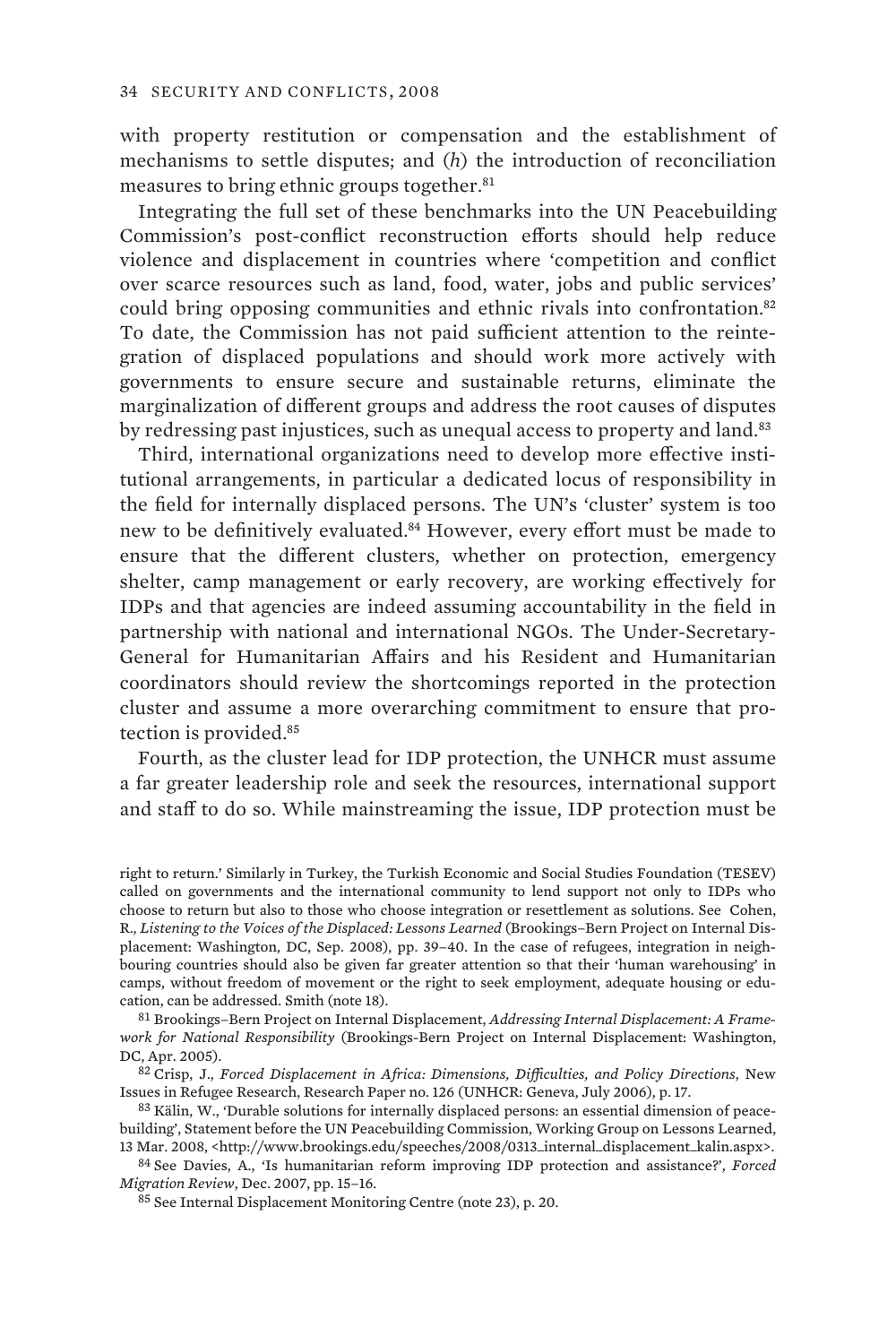maintained as a core activity. This will mean training and assigning dedicated senior staff to IDP protection, creating a rapidly deployable team of IDP protection officers, increasing the UNHCR presence in the field in areas where IDPs are vulnerable, training NGO partners in protection, identifying ways of protecting IDPs in urban areas and protracted situations, and undertaking more proactive advocacy. The need for a more comprehensive institutional arrangement for people uprooted from their homes externally and internally is long overdue. While there is no question that refugees and IDPs should have separate legal systems, and that the UNHCR's mandate relates to refugees, operationally the agency should seek to close the gap between refugee and IDP protection, or else acknowledge that IDPs will need a different and more effective institution to protect and assist them. In such case, a separate UN entity should be considered.

Fifth, given the absence of effective institutional arrangements for IDPs, a dedicated UN official focused exclusively on the plight of IDPs remains essential. Yet the UN Human Rights Council has made it known that in 2010 it plans to replace the position of Representative of the UN Secretary-General on the Human Rights of IDPs with a rapporteur who will have little or no connection to the senior humanitarian or political offices of the UN or bear the authority of the Secretary-General. The declared intent is to make the position equal to all other rapporteurs associated with the Human Rights Council, but the effect will be a downgrading of the position that will leave a vacuum in IDP protection. The plan should be reconsidered from the perspective of its impact on IDPs. If the stature and authority of the position are not maintained, the international community should consider converting it from a voluntary expert post to a full-time paid position in the office of the Secretary-General or another part of the UN Secretariat. The catalytic role played by the Representative should be continued until such time as the UNHCR effectively expands its role to include IDPs or a separate entity is created.

Sixth, for IDPs caught up in conflict situations, dialogue with insurgent groups should be considered a form of protection. Since large numbers of IDPs and other civilians are often under insurgent control, the former UN Under-Secretary-General for Humanitarian Affairs, Jan Egeland, has called dialogue with them 'a humanitarian necessity'.<sup>86</sup>

Governments nonetheless regularly try to limit or prohibit official contact with armed groups on the grounds that this would confer legitimacy on them, recognize their de facto control or be tantamount to working with

<sup>86</sup> See McHugh, G. and Bessler, M., *Humanitarian Negotiations with Armed Groups: A Manual for Practitioners* (UN Office for the Coordination of Humanitarian Affairs: New York, Jan. 2006); and McHugh, G. and Bessler, M., *Guidelines on Humanitarian Negotiations with Armed Groups* (UN Office for the Coordination of Humanitarian Affairs: New York, Jan. 2006).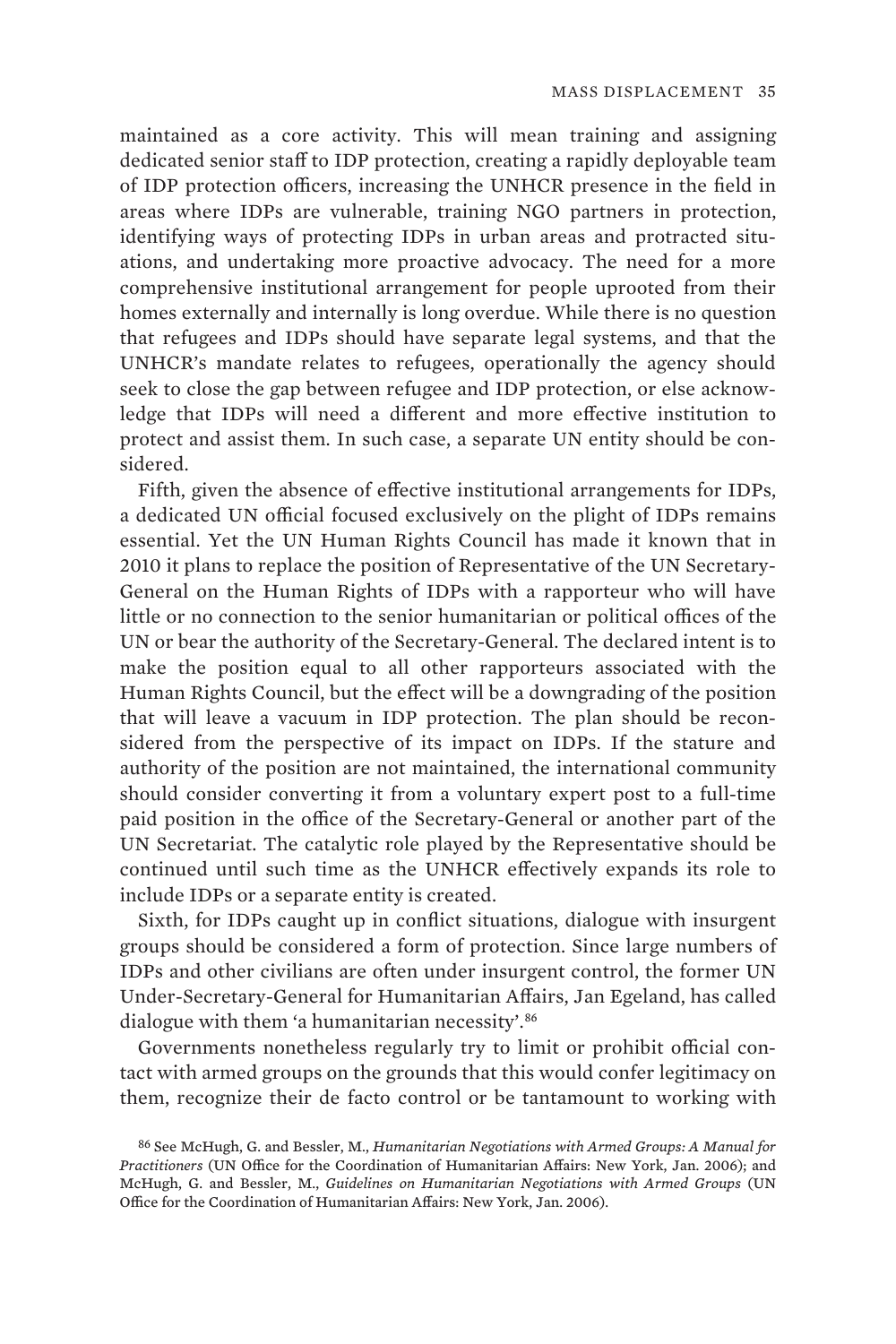'terrorists'. As a result, UN staff are often cautious, fearing strains in their relations with governments or even expulsion if they proactively discuss access or protection issues with insurgents.<sup>87</sup>

Without such relationships, however, the provision of life-sustaining assistance and protection to the displaced and others at risk is 'simply not possible'.88 Egeland has found that interaction can bring relief aid to beleaguered communities, lessen abuse of civilians and maintain ceasefires.<sup>89</sup> The UN and the NGO community must press for dialogue with armed groups while at the same time seeking to reconcile the concerns of governments with such interaction. Dialogue, it should be emphasized, can offer a way of holding non-state armed groups accountable and preventing further abuses. Indeed, the training of non-state actors in humanitarian and human rights standards should be a regular part of humanitarian programmes, especially since some groups will assume responsible governmental positions when conflicts end.<sup>90</sup>

Seventh, the responsibility to protect civilians from mass atrocities must first and foremost begin with robust diplomatic, economic and political steps to prevent conflict and displacement. Prevention, however, is the weakest link in protecting civilians. It is not even a clearly defined concept. The 1948 Genocide Convention, for instance, urges states to take preventive measures but does not specify what those steps might be or provide a relevant normative framework.<sup>91</sup> To fill this gap, a better understanding is needed of the indicators of genocide and mass atrocities and of the practical preventive strategies that should be taken, reinforced by legal norms. The strategies should include building the capacity of states to withstand internal crises and avert displacement as well as engaging UN offices, governments and regional bodies to take concerted action, ranging from diplomacy to preventive deployment.<sup>92</sup> Although the halting of violence in

87 Bagshaw and Paul (note 57), p. 58.

89 Egeland, J., *A Billion Lives: An Eyewitness Report from the Frontlines of Humanity* (Simon & Schuster: New York, 2008), pp. 57–58, 203, 209, 214.

90 A Nov. 2002 seminar in Rumbek, Sudan, sought to increase the accountability of non-state actors as regards human rights and humanitarian standards and included representatives from the Sudan People's Liberation Movement (SPLM) and the Sudan Relief and Rehabilitation Association, the relief wing of the SPLM/A. See Brookings–SAIS Project on Internal Displacement, the Representative of the UN Secretary-General on Internally Displaced Persons and the UN Children's Fund, *Seminar on Internal Displacement in Southern Sudan* (Brookings Institution–SAIS Project on Internal Displacement: Washington, DC, 2002).

91 For a brief summary of the Convention on the Prevention and Punishment of the Crime of Genocide, a link to the text and a list of its parties see annex A in this volume.

92 See UN General Assembly, Report of the Secretary-General on the implementation of the Five-Point Action Plan and the activities of the Special Adviser on the Prevention of Genocide, A/HRC/ 7/37, 19 Mar. 2008, paras 24–25. See also United Nations, 'A more secure world: our shared responsibility', Report of the High-level Panel on Threats, Challenges and Change, UN documents A/59/565, 4 Dec. 2004, and A/59/565/Corr.1, 6 Dec. 2004, <http://www.un.org/ga/59/docu mentation/list5.html>, pp. 37–38; 'What really works in preventing and rebuilding failed states',

<sup>88</sup> Bagshaw and Paul (note 57), p. 58.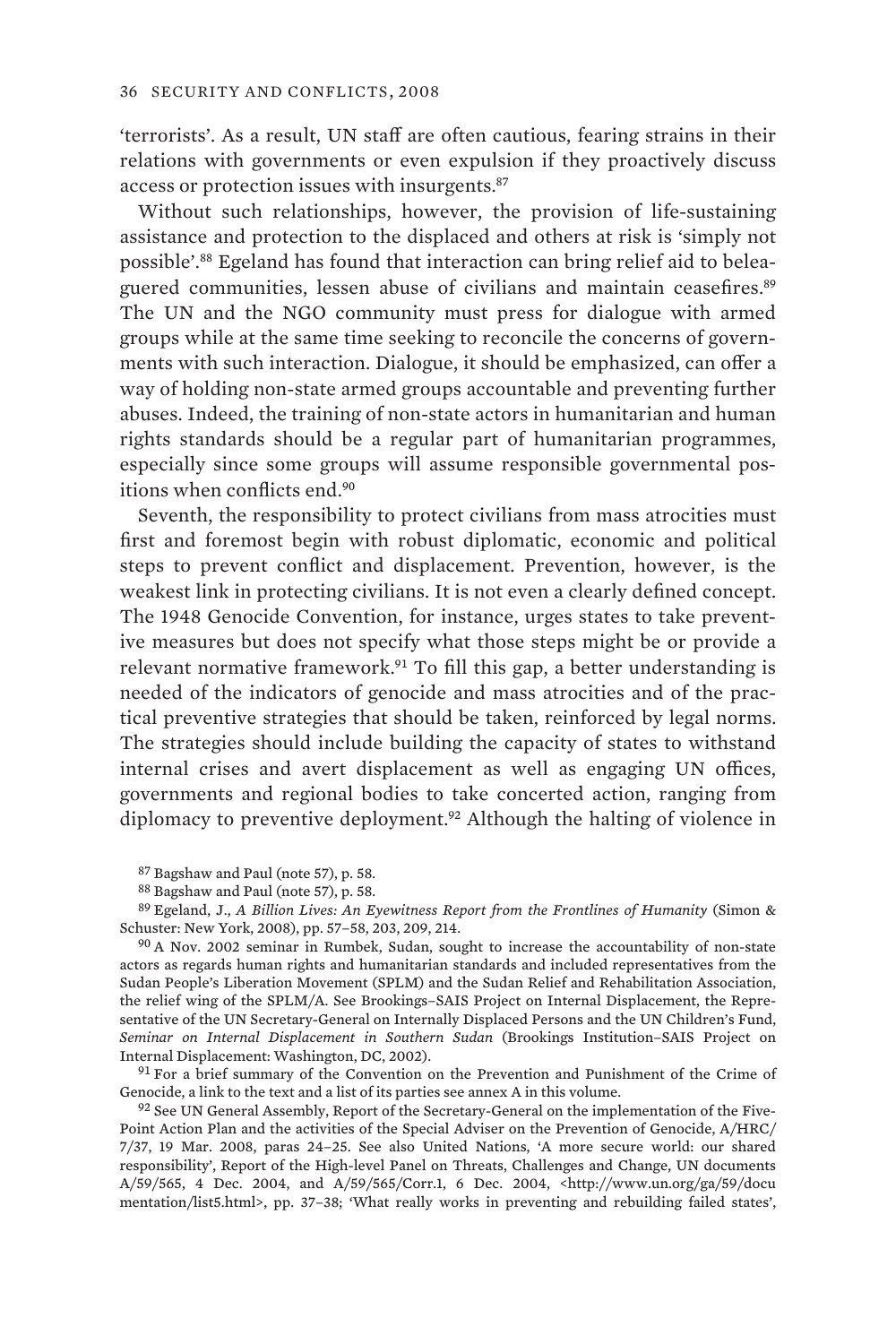Kenya in 2008 has been cited as an effective application of R2P, preventive steps were not taken. Systematic UN monitoring is needed of countries with upcoming elections or where other indicators of violence are apparent so that early alerts can be provided. Given the weakness of the international community in conflict prevention, some have proposed that a group of states with ample resources and professional expertise take the lead in mobilizing a preventive international response.<sup>93</sup> Preventive steps should also involve promoting wider support for the International Criminal Court since holding the perpetrators of war crimes and crimes against humanity accountable can at times act as a form of prevention.<sup>94</sup>

Eighth, for the concept of the responsibility to protect to be better understood, especially by the permanent members of the Security Council, and by broad sectors of civil society that can mobilize support for its usage, clarification of its meaning and how it should be applied is essential. It must be one of the goals of the UN Secretary-General, the Special Adviser on R2P and the Special Adviser on the Prevention of Genocide to educate governments and the public on the urgent need for international action in cases where mass atrocities are about to be, or are being, perpetrated against defenceless civilians. Special dialogues should be set up with key developing states and influential states like China, including their think tanks and NGOs, to promote discussion of R2P and its application.

Ninth, the Office of the UN High Commissioner for Human Rights (OHCHR) should become more engaged in the protection of IDPs in emergency situations. Working with the UNHCR, the OHCHR should contribute to the design of strategies for practical protection measures and to reconciling human rights strategies with the security of humanitarian staff on the ground. In Sudan, the International Criminal Court arrest warrant for President Omar al-Bashir led to the expulsion of humanitarian workers from Darfur which in turn has put more than one million IDPs at risk.<sup>95</sup> At the same time, the presence of relief staff cannot be allowed to become an excuse for international inaction in the face of mass atrocities.

Tenth, a global consensus will be needed to bring into being an international protection capacity that can rapidly deploy well-trained military and police forces with clear and strong mandates, adequate numbers and

Woodrow Wilson International Center for Scholars Occasional Paper series issue 2, Dec. 2006,  $\text{http://www.wilsoncenter.org/topies/pubs/OCpaper.pdf}$ , pp. 6–9; Evans (note 46), pp. 79–104; and Hamburg, D., *Preventing Genocide: Practical Steps Toward Early Detection and Effective Action* (Paradigm: Boulder, CO, 2008), pp. 98–262.

<sup>93</sup> Smith, G. E., Sullivan, D. and Sweet, A., *The Price of Prevention: Getting Ahead of Global Crises* (Center for American Progress and Enough: Washington, DC, Nov. 2008).

<sup>94</sup> Concern over possible ICC prosecution put an end to broadcasts of hate speech in Côte d'Ivoire in 2004. Evans (note 46), p. 85.

<sup>95</sup> Reeves, E., 'Darfur, an ICC arrest warrant, and the humanitarian imperative', *Boston Globe*, 21 Mar. 2009.